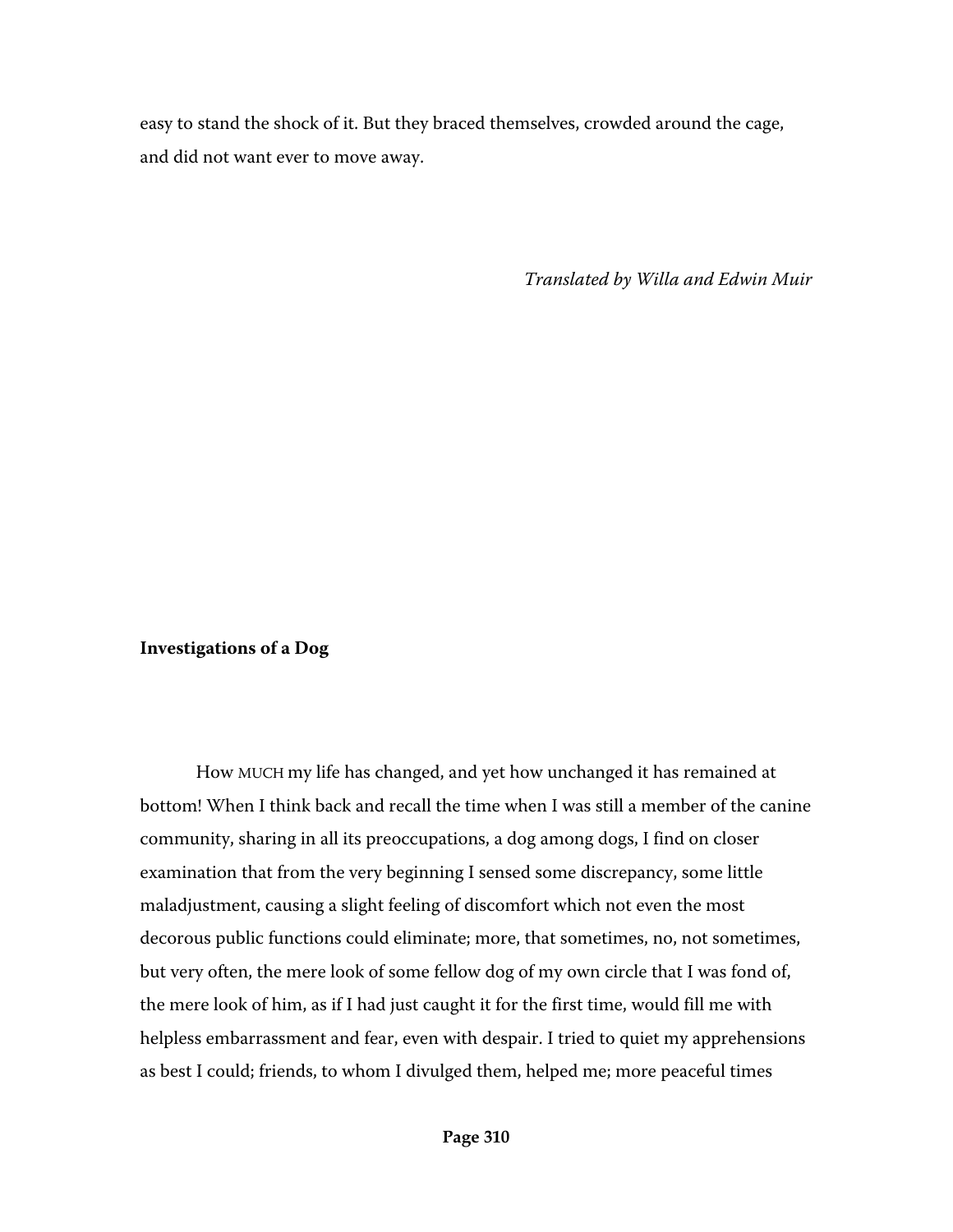came -- times, it is true, in which these sudden surprises were not lacking, but in which they were accepted with more philosophy, fitted into my life with more philosophy, inducing a certain melancholy and lethargy, it may be, but nevertheless allowing me to carry on as a somewhat cold, reserved, shy, and calculating, but all things considered normal enough dog. How, indeed, without these breathing spells, could I have reached the age that I enjoy at present; how could I have fought my way through to the serenity with which I contemplate the terrors of youth and endure the terrors of age; how could I have come to the point where I am able to draw the consequences of my admittedly unhappy, or, to put it more moderately, not very happy disposition, and live almost entirely in accordance with them? Solitary and withdrawn, with nothing to occupy me save my hopeless but, as far as I am concerned, indispensable little investigations, that is how I live; yet in my distant isolation I have not lost sight of my people, news often penetrates to me, and now and then I even let news of myself reach them. The others treat me with respect but do not understand my way of life; yet they bear me no grudge, and even young dogs whom I sometimes see passing in the distance, a new generation of whose childhood I have only a vague memory, do not deny me a reverential greeting.

 For it must not be assumed that, for all my peculiarities, which lie open to the day, I am so very different from the rest of my species. Indeed when I reflect on it - and I have time and disposition and capacity enough for that -- I see that dogdom is in every way a marvelous institution. Apart from us dogs there are all sorts of creatures in the world, wretched, limited, dumb creatures who have no language but mechanical cries; many of us dogs study them, have given them names, try to help them, educate them, uplift them, and so on. For my part I am quite indifferent to them except when they try to disturb me, I confuse them with one another, I ignore them. But one thing is too obvious to have escaped me; namely how little inclined they are, compared with us dogs, to stick together, how silently and unfamiliarly and with what a curious hostility they pass each other by, how only the basest of interests can bind them together for a little in ostensible union, and how often these very interests give rise to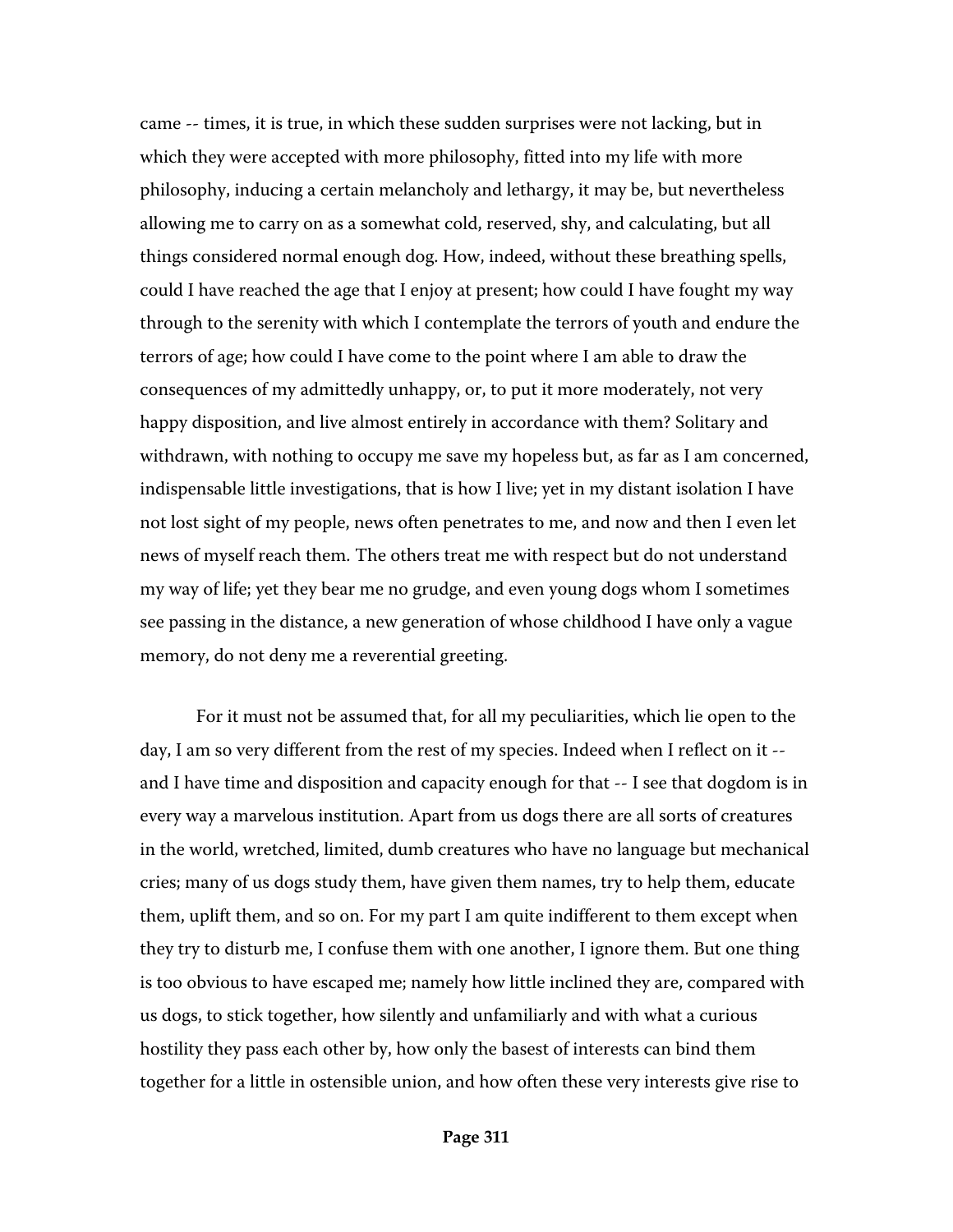hatred and conflict. Consider us dogs, on the other hand! One can safely say that we all live together in a literal heap, all of us, different as we are from one another on account of numberless and profound modifications which have arisen in the course of time. All in one heap! We are drawn to each other and nothing can prevent us from satisfying that communal impulse; all our laws and institutions, the few that I still know and the many that I have forgotten, go back to this longing for the greatest bliss we are capable of, the warm comfort of being together. But now consider the other side of the picture. No creatures to my knowledge live in such wide dispersion as we dogs, none have so many distinctions of class, of kind, of occupation, distinctions too numerous to review at a glance; we, whose one desire is to stick together -- and again and again we succeed at transcendent moments in spite of everything -- we above all others live so widely separated from one another, engaged in strange vocations that are often incomprehensible even to our canine neighbors, holding firmly to laws that are not those of the dog world, but are actually directed against it. How baffling these questions are, questions on which one would prefer not to touch -- I understand that standpoint too, even better than my own -- and yet questions to which I have completely capitulated. Why do I not do as the others: live in harmony with my people and accept in silence whatever disturbs the harmony, ignoring it as a small error in the great account, always keeping in mind the things that bind us happily together, not those that drive us again and again, as though by sheer force, out of our social circle?

 I can recall an incident in my youth; I was at the time in one of those inexplicable blissful states of exaltation which everyone must have experienced as a child; I was still quite a puppy, everything pleased me, everything was my concern. I believed that great things were going on around me of which I was the leader and to which I must lend my voice, things which must be wretchedly thrown aside if I did not run for them and wag my tail for them -- childish fantasies that faded with riper years. But at the time their power was very great, I was completely under their spell, and presently something actually did happen, something so extraordinary that it seemed to justify my wild expectations. In itself it was nothing very extraordinary, for I have seen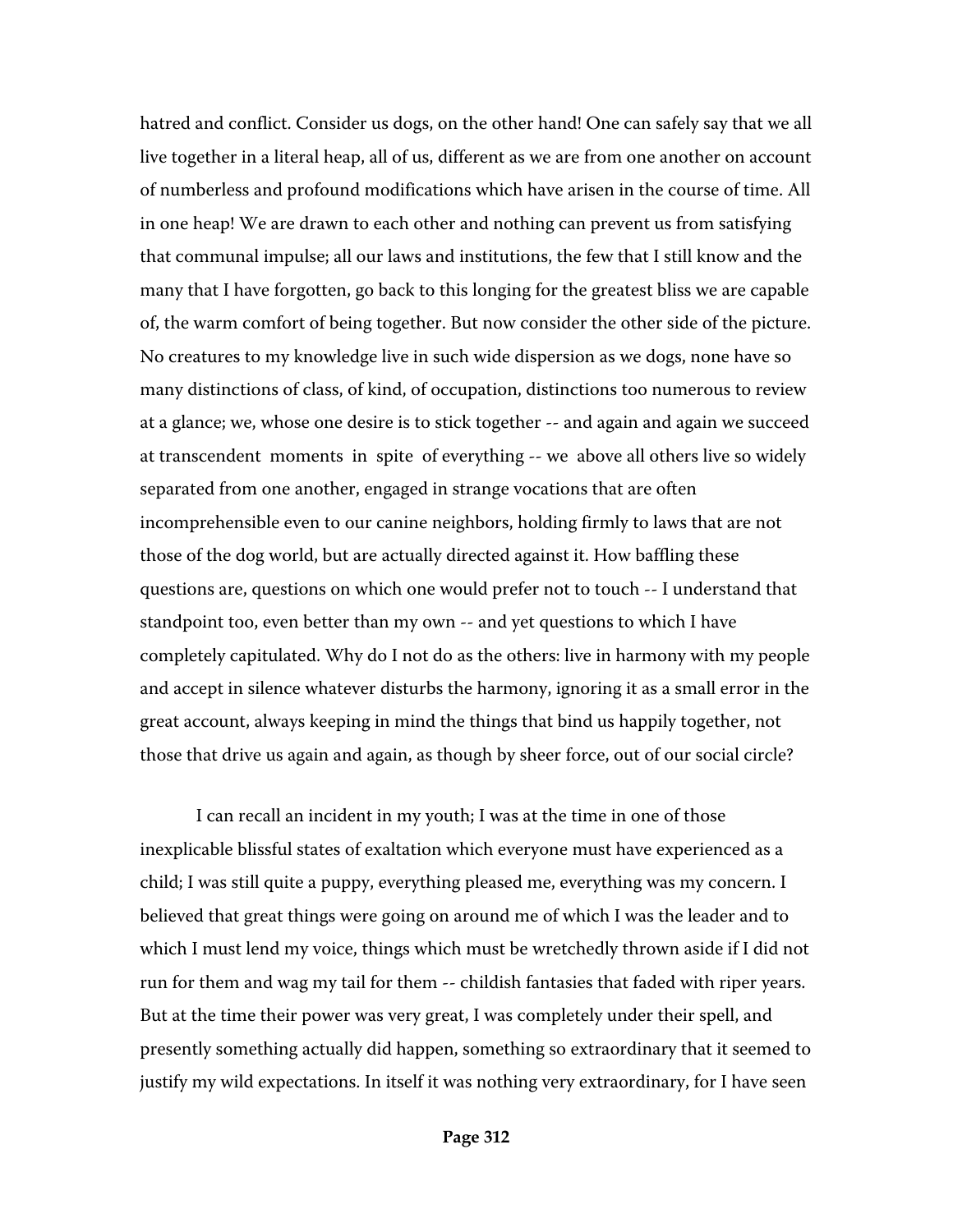many such things, and more remarkable things too, often enough since, but at the time it struck me with all the force of a first impression, one of those impressions which can never be erased and influence much of one's later conduct. I encountered, in short, a little company of dogs, or rather I did not encounter them, they appeared before me. Before that I had been running along in darkness for some time, filled with a premonition of great things -- a premonition that may well have been delusive, for I always had it. I had run in darkness for a long time, up and down, blind and deaf to everything, led on by nothing but a vague desire, and now I suddenly came to a stop with the feeling that I was in the right place, and looking up saw that it was bright day, only a little hazy, and everywhere a blending and confusion of the most intoxicating smells; I greeted the morning with an uncertain barking, when -- as if I had conjured them up -- out of some place of darkness, to the accompaniment of terrible sounds such as I had never heard before, seven dogs stepped into the light. Had I not distinctly seen that they were dogs and that they, themselves brought the sound with them - though I could not recognize how they produced it -- I would have run away at once; but as it was I stayed. At that time I still knew hardly anything of the creative gift for music with which the canine race alone is endowed, it had naturally enough escaped my but slowly developing powers of observation; for though music had surrounded me as a perfectly natural and indispensable element of existence ever since I was a suckling, an element which nothing impelled me to distinguish from the rest of existence, my elders had drawn my attention to it only by such hints as were suitable for a childish understanding; all the more astonishing, then, indeed devastating, were these seven great musical artists to me. They did not speak, they did not sing, they remained generally silent, almost determinedly silent; but from the empty air they conjured music. Everything was music, the lifting and setting down of their feet, certain turns of the head, their running and their standing still, the positions they took up in relation to one another, the symmetrical patterns which they produced by one dog setting his front paws on the back of another and the rest following suit until the first bore the weight of the other six, or by all lying flat on the ground and going through complicated concerted evolutions; and none made a false move, not even the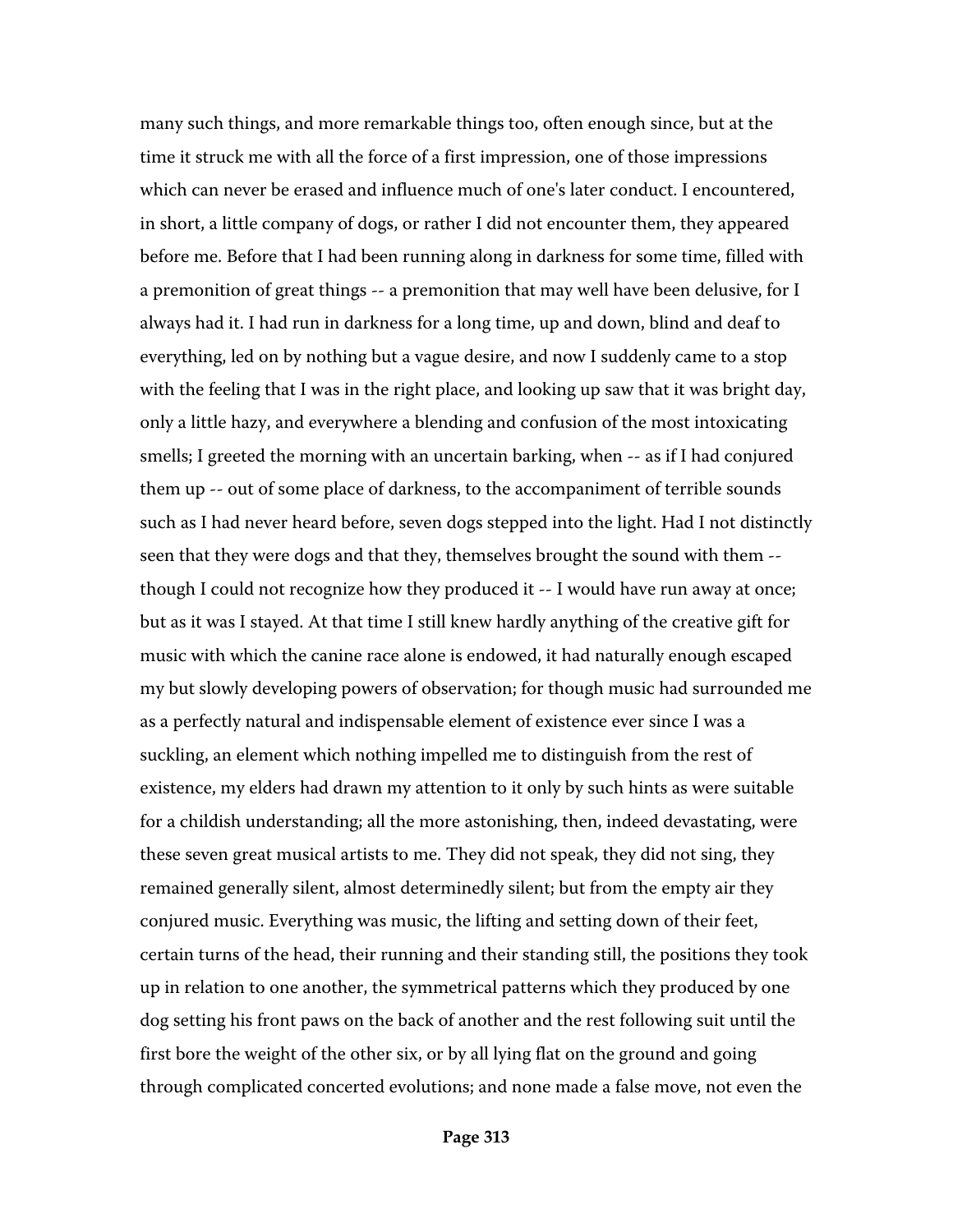last dog, though he was a little unsure, did not always establish contact at once with the others, sometimes hesitated, as it were, on the stroke of the beat, but yet was unsure only by comparison with the superb sureness of the others, and even if he had been much more unsure, indeed quite unsure, would not have been able to do any harm, the others, great masters all of them, keeping the rhythm so unshakably. But it is too much to say that I even saw them, that I actually even saw them. They appeared from somewhere, I inwardly greeted them as dogs, and although I was profoundly confused by the sounds that accompanied them, yet they were dogs nevertheless, dogs like you and me; I regarded them by force of habit simply as dogs I had happened to meet on my road, and felt a wish to approach them and exchange greetings; they were quite near too, dogs much older than me, certainly, and not of my woolly, long-haired kind, but yet not so very alien in size and shape, indeed quite familiar to me, for I had already seen many such or similar dogs; but while I was still involved in these reflections the music gradually got the upper hand, literally knocked the breath out of me and swept me far away from those actual little dogs, and quite against my will, while I howled as if some pain were being inflicted upon me, my mind could attend to nothing but this blast of music which seemed to come from all sides, from the heights, from the deeps, from everywhere, surrounding the listener, overwhelming him, crushing him, and over his swooning body still blowing fanfares so near that they seemed far away and almost inaudible. And then a respite came, for one was already too exhausted, too annulled, too feeble to listen any longer; a respite came and I beheld again the seven little dogs carrying out their evolutions, making their leaps; I longed to shout to them in spite of their aloofness, to beg them to enlighten me, to ask them what they were doing -- I was a child and believed I could ask anybody about anything -- but hardly had I begun, hardly did I feel on good and familiar doggish terms with the seven, when the music started again, robbed me of my wits, whirled me around in its circles as if I myself were one of the musicians instead of being only their victim, cast me hither and thither, no matter how much I begged for mercy, and rescued me finally from its own violence by driving me into a labyrinth of wooden bars which rose around that place, though I had not noticed it before, but which now firmly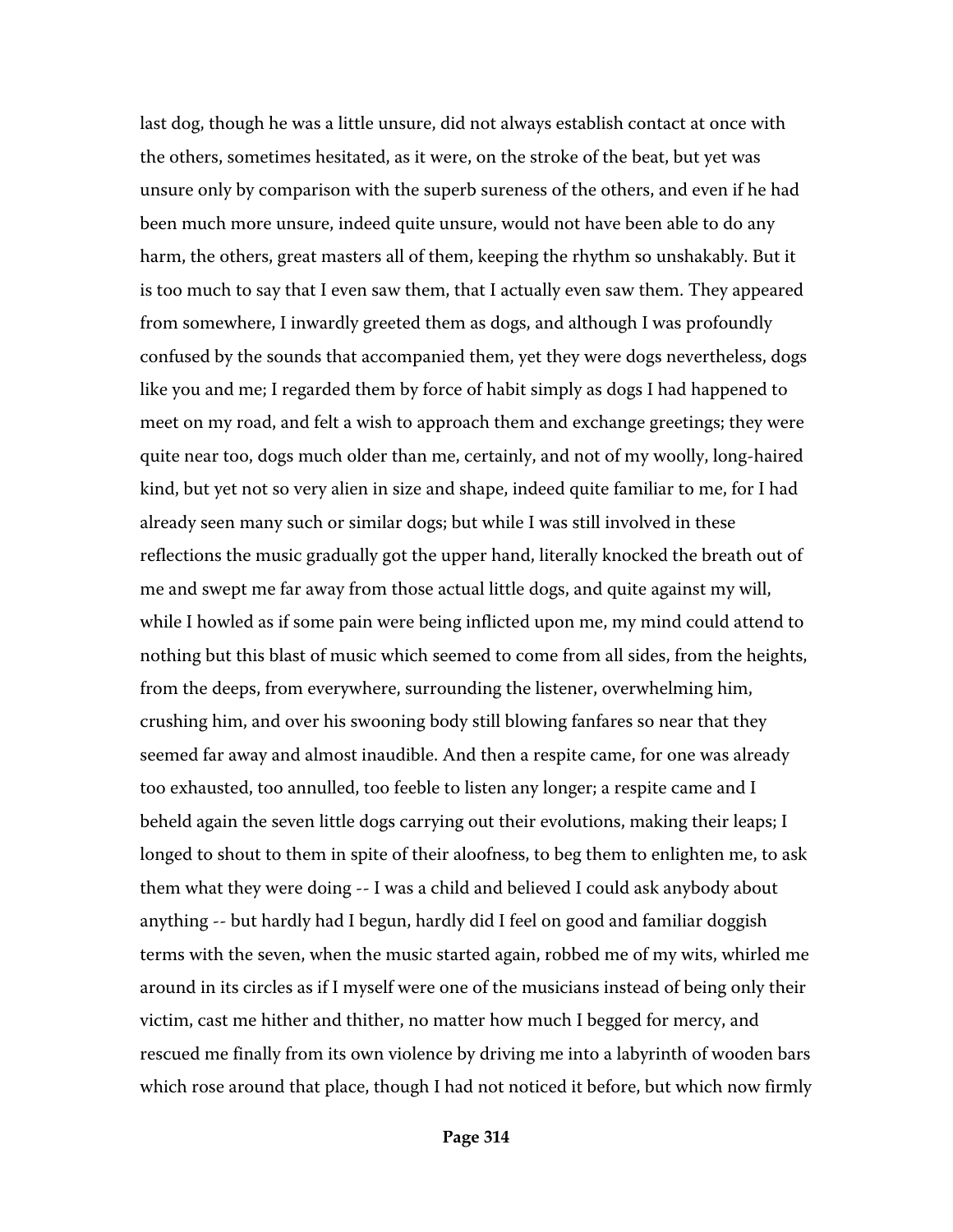caught me, kept my head pressed to the ground, and though the music still resounded in the open space behind me, gave me a little time to get my breath back. I must admit that I was less surprised by the artistry of the seven dogs -- it was incomprehensible to me, and also quite definitely beyond my capacities -- than by their courage in facing so openly the music of their own making, and their power to endure it calmly without collapsing. But now from my hiding hole I saw, on looking more closely, that it was not so much coolness as the most extreme tension that characterized their performance; these limbs apparently so sure in their movements quivered at every step with a perpetual apprehensive twitching; as if rigid with despair the dogs kept their eyes fixed on one another, and their tongues, whenever the tension weakened for a moment, hung wearily from their jowls. It could not be fear of failure that agitated them so deeply; dogs that could dare and achieve such things had no need to fear that. Then why were they afraid? Who then forced them to do what they were doing? And I could no longer restrain myself, particularly as they now seemed in some incomprehensible way in need of help, and so through all the din of the music I shouted out my questions loudly and challengingly. But they -- incredible! incredible! - - they never replied, behaved as if I were not there. Dogs who make no reply to the greeting of other dogs are guilty of an offense against good manners which the humblest dog would never pardon any more than the greatest. Perhaps they were not dogs at all? But how should they not be dogs? Could I not actually hear on listening more closely the subdued cries with which they encouraged each other, drew each other's attention to difficulties, warned each other against errors; could I not see the last and youngest dog, to whom most of those cries were addressed, often stealing a glance at me as if he would have dearly wished to reply, but refrained because it was not allowed? But why should it not be allowed, why should the very thing which our laws unconditionally command not be allowed in this one case? I became indignant at the thought and almost forgot the music. Those dogs were violating the law. Great magicians they might be, but the law was valid for them too, I knew that quite well though I was a child. And having recognized that, I now noticed something else. They had good grounds for remaining silent, that is, assuming that they remained silent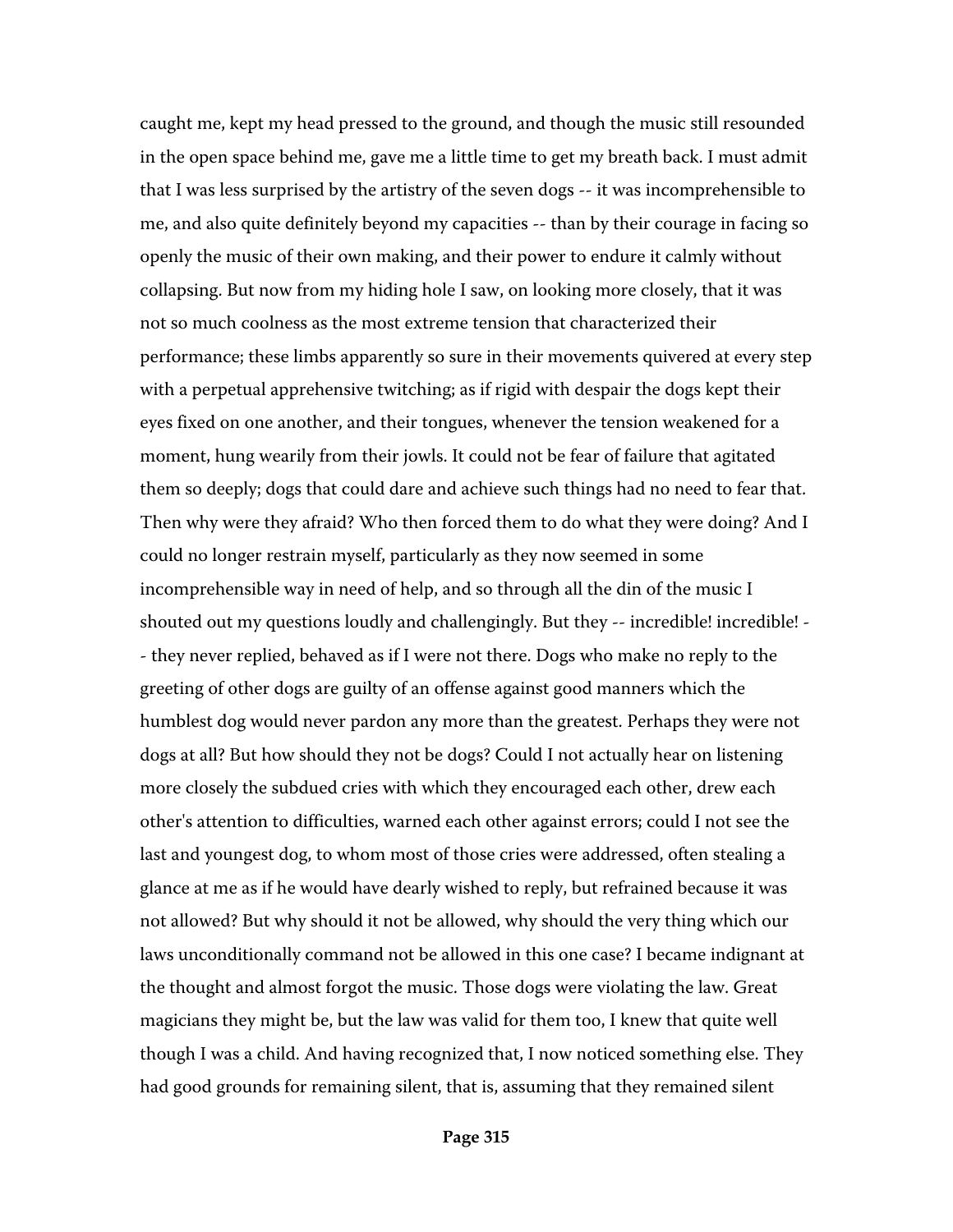from a sense of shame. For how were they conducting themselves? Because of all the music I had not noticed it before, but they had flung away all shame, the wretched creatures were doing the very thing which is both most ridiculous and indecent in our eyes; they were walking on their hind legs. Fie on them! They were uncovering their nakedness, blatantly making a show of their nakedness: they were doing that as though it were a meritorious act, and when, obeying their better instincts for a moment, they happened to let their front paws fall, they were literally appalled as if at an error, as if Nature were an error, hastily raised their legs again, and their eyes seemed to be begging for forgiveness for having been forced to cease momentarily from their abomination. Was the world standing on its head? Where could I be? What could have happened? If only for my own sake I dared not hesitate any longer now, I dislodged myself from the tangle of bars, took one leap into the open and made toward the dogs -- I, the young pupil, must be the teacher now, must make them understand what they were doing, must keep them from committing further sin. "And old dogs too! And old dogs too!" I kept on saying to myself. But scarcely was I free and only a leap or two away from the dogs, when the music again had me in its power. Perhaps in my eagerness I might even have managed to withstand it, for I knew it better now, if in the midst of all its majestic amplitude, which was terrifying, but still not inconquerable, a clear, piercing, continuous note which came without variation literally from the remotest distance -- perhaps the real melody in the midst of the music -- had not now rung out, forcing me to my knees. Oh, the music these dogs made almost drove me out of my senses! I could not move a step farther, I no longer wanted to instruct them; they could go on raising their front legs, committing sin and seducing others to the sin of silently regarding them; I was such a young dog -- who could demand such a difficult task from me? I made myself still more insignificant than I was, I whimpered, and if the dogs had asked me now what I thought of their performance, probably I would have had not a word to say against it. Besides, it was not long before the dogs vanished with all their music and their radiance into the darkness from which they had emerged.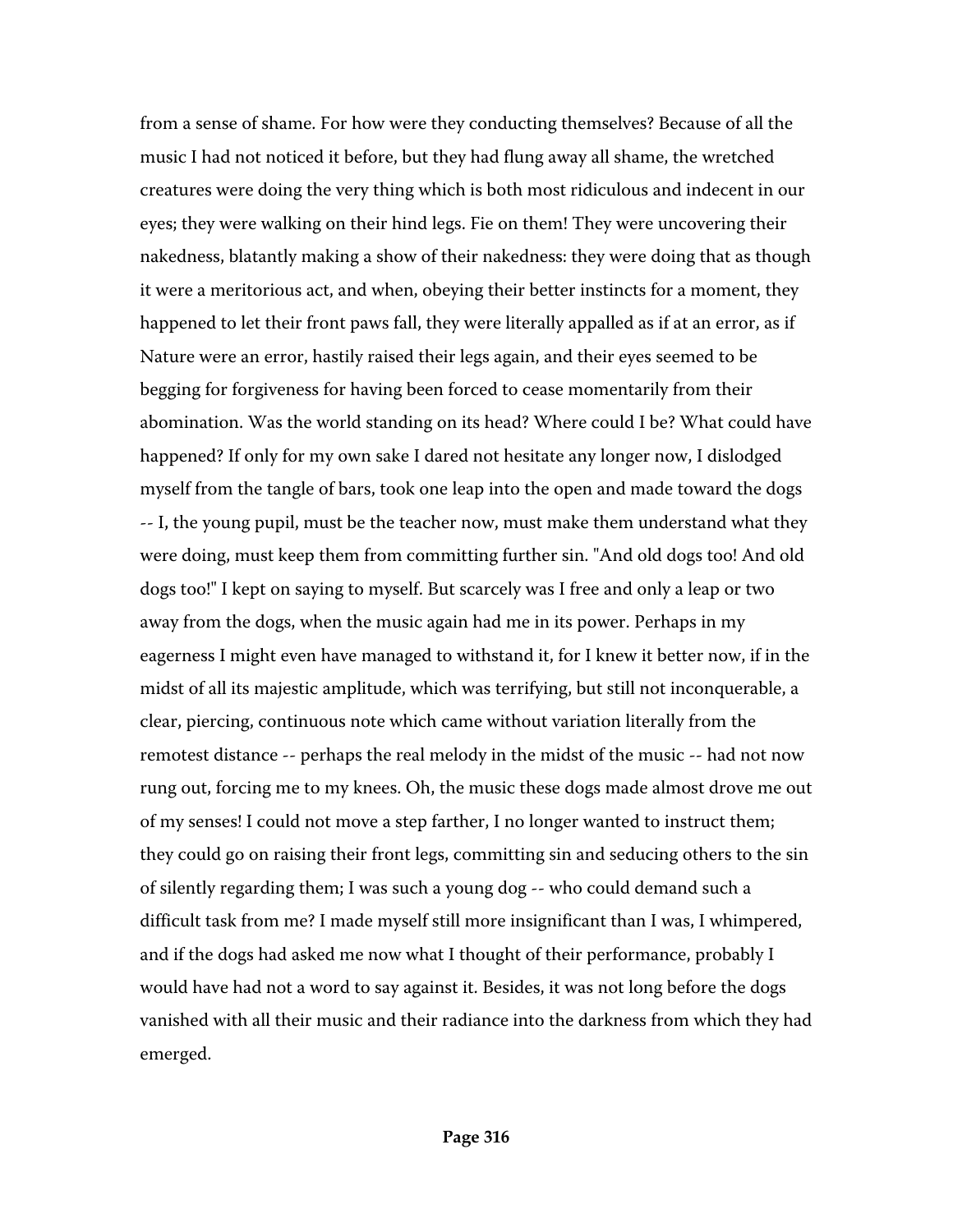As I have already said, this whole episode contains nothing of much note; in the course of a long life one encounters all sorts of things which, taken from their context and seen through the eyes of a child, might well seem far more astonishing. Besides, one may, of course -- in the pungent popular phrase -- have "got it all wrong," as well as everything connected with it; then it could bedemonstrated that this was simply a case where seven musicians had assembled to practice their art in the morning stillness, that a very young dog had strayed to the place, a burdensome intruder whom they had tried to drive away by particularly terrifying or lofty music, unfortunately without success. He pestered them with his questions: Were they, already disturbed enough by the mere presence of the stranger, to be expected to attend to his distracting interruptions as well and make them worse by responding to them? Even if the law commands us to reply to everybody, was such a tiny stray dog in truth a somebody worthy of the name? And perhaps they did not even understand him, for he likely enough barked his questions very indistinctly. Or perhaps they did understand him and with great self-control answered his questions, but he, a mere puppy unaccustomed to music, could not distinguish the answer from the music. And as for walking on their hind legs, perhaps, unlike other dogs, they actually used only these for walking; if it was a sin, well, it was a sin. But they were alone, seven friends together, an intimate gathering within their own four walls so to speak, quite private so to speak; for one's friends, after all, are not the public, and where the public is not present an inquisitive little street dog is certainly not capable of constituting it; but, granting this, is it not as if nothing at all had happened? It is not quite so, but very nearly so, and parents should not let their children run about so freely, and had much better teach them to hold their tongues and respect the aged.

 If all this is admitted, then it disposes of the whole case. But many things that are disposed of in the minds of grownups are not yet settled in the minds of the young. I rushed about, told my story, asked questions, made accusations and investigations, tried to drag others to the place where all this had happened, and burned to show everybody where I had stood and where the seven had stood, and where and how they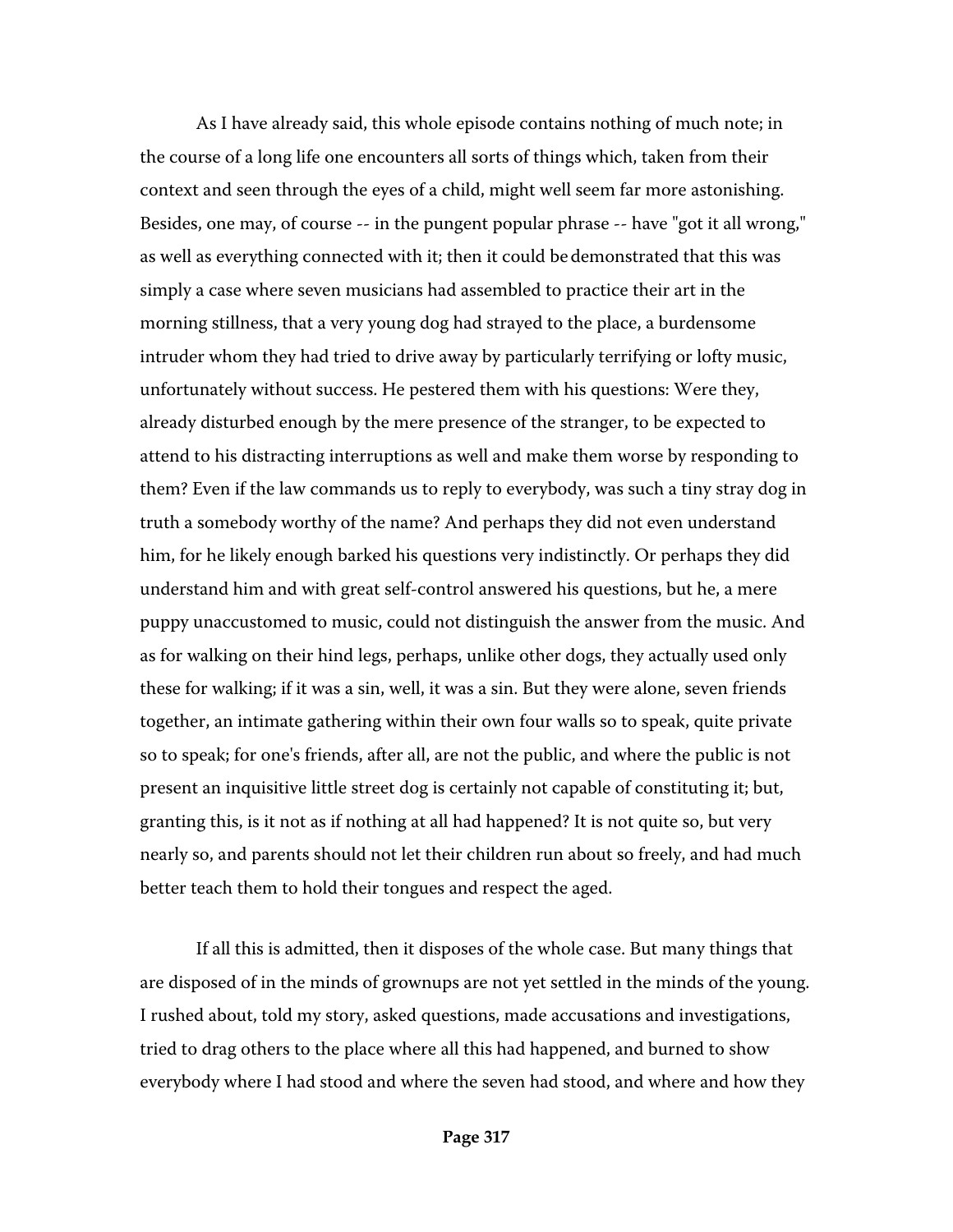had danced and made their music; and if anyone had come with me, instead of shaking me off and laughing at me, I would probably have sacrificed my innocence and tried myself to stand on my hind legs so as to reconstruct the scene clearly. Now children are blamed for all they do, but also in the last resort forgiven for all they do. And I have preserved my childlike qualities, and in spite of that have grown to be an old dog. Well, just as at that time I kept on unceasingly discussing the foregoing incident -- which today I must confess I lay far less importance upon -- analyzing it into constituent parts, arguing it with my listeners without regard to the company I found myself in, devoting my whole time to the problem, which I found as wearisome as everybody else, but which -- that was the difference -- for that very reason I was resolved to pursue indefatigably until I solved it, so that I might be left free again to regard the ordinary, calm, happy life of every day. Just so have I, though with less childish means - - yet the difference is not so very great -- labored in the years since and go on laboring today.

 But it began with that concert. I do not blame the concert; it is my innate disposition that has driven me on, and it would certainly have found some other opportunity of coming into action had the concert never taken place. Yet the fact that it happened so soon used to make me feel sorry for myself; it robbed me of a great part of my childhood; the blissful life of the young dog, which many can spin out for years, in my case lasted for only a few short months. So be it. There are more important things than childhood. And perhaps I have the prospect of far more childlike happiness, earned by a life of hard work, in my old age than any actual child would have the strength to bear, but which then I shall possess.

 I began my inquiries with the simplest things; there was no lack of material; it is the actual superabundance, unfortunately, that casts me into despair in my darker hours. I began to inquire into the question what the canine race nourished itself upon. Now that is, if you like, by no means a simple question, of course; it has occupied us since the dawn of time, it is the chief object of all our meditation, countless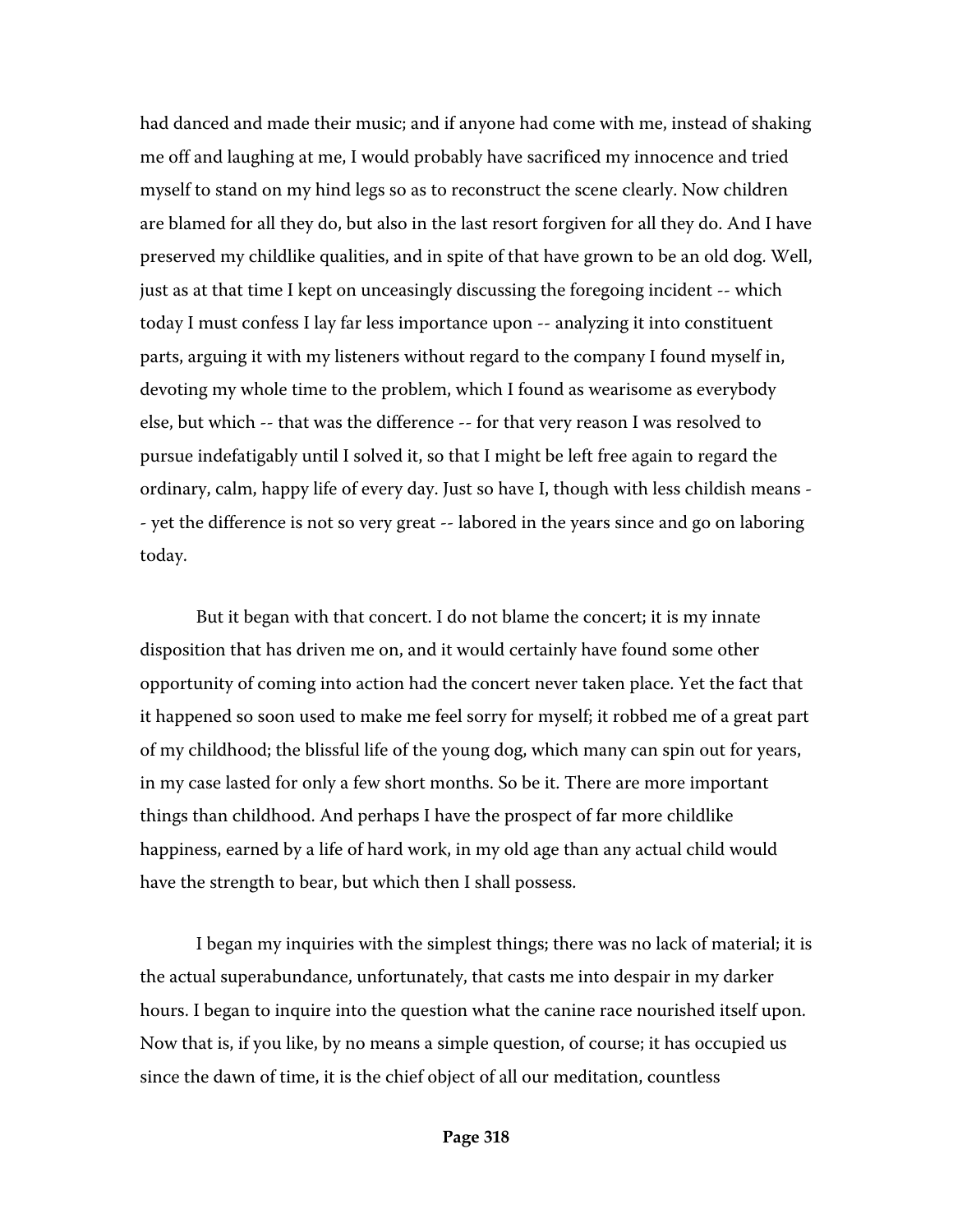observations and essays and views on this subject have been published, it has grown into a province of knowledge which in its prodigious compass is not only beyond the comprehension of any single scholar, but of all our scholars collectively, a burden which cannot be borne except by the whole of the dog community, and even then with difficulty and not quite in its totality; for it ever and again crumbles away like a neglected ancestral inheritance and must laboriously be rehabilitated anew -- not to speak at all of the difficulties and almost unfulfillable conditions of my investigation. No one need point all this out to me, I know it all as well as any average dog; I have no ambition to meddle with real scientific matters, I have all the respect for knowledge that it deserves, but to increase knowledge I lack the equipment, the diligence, the leisure, and -- not least, and particularly during the past few years -- the desire as well. I swallow down my food, but the slightest preliminary methodical politico-economical observation of it does not seem to me worth while. In this connection the essence of all knowledge is enough for me, the simple rule with which the mother weans her young ones from her teats and sends them out into the world: "Water the ground as much as you can." And in this sentence is not almost everything contained? What has scientific inquiry, ever since our first fathers inaugurated it, of decisive importance to add to this? Mere details, mere details, and how uncertain they are: but this rule will remain as long as we are dogs. It concerns our main staple of food: true, we have also other resources, but only at a pinch, and if the year is not too bad we could live on this main staple of our food; this food we find on the earth, but the earth needs our water to nourish it and only at that price provides us with our food, the emergence of which, however, and this should not be forgotten, can also be hastened by certain spells, songs, and ritual movements. But in my opinion that is all; there is nothing else that is fundamental to be said on the question. In this opinion, moreover, I am at one with the vast majority of the dog community, and must firmly dissociate myself from all heretical views on this point. Quite honestly I have no ambition to be peculiar, or to pose as being in the right against the majority; I am only too happy when I can agree with my comrades, as I do in this case. My own inquiries, however, are in another direction. My personal observation tells me that the earth, when it is watered and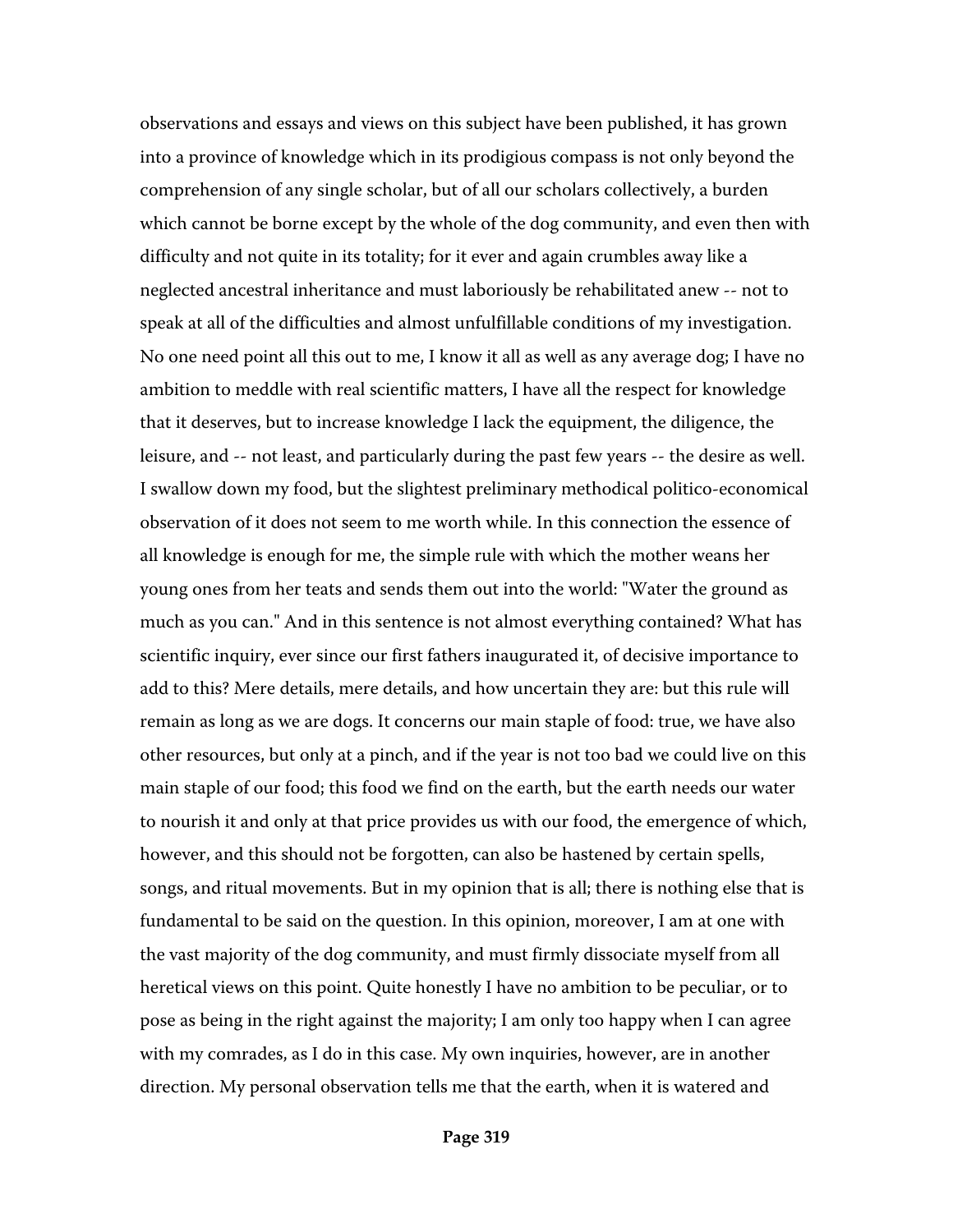scratched according to the rules of science, extrudes nourishment, and moreover in such quality, in such abundance, in such ways, in such places, at such hours as the laws partially or completely established by science demand. I accept all this; my question, however, is the following: "Whence does the earth procure this food?" A question which people in general pretend not to understand, and to which the best answer they can give is: "If you haven't enough to eat, we'll give you some of ours." Now consider this answer. I know that it is not one of the virtues of dogdom to share with others food that one has once gained possession of. Life is hard, the earth stubborn, science rich in knowledge but poor in practical results: anyone who has food keeps it to himself; that is not selfishness, but the opposite, dog law, the unanimous decision of the people, the outcome of their victory over egoism, for the possessors are always in a minority. And for that reason this answer: "If you haven't enough to eat, we'll give you some of ours" is merely a way of speaking, a jest, a form of raillery. I have not forgotten that. But all the more significant did it seem to me, when I was rushing about everywhere with my questions during those days, that they put mockery aside as far as I was concerned; true, they did not actually give me anything to eat -- where could they have found it at a moment's notice? -- and even if anyone chanced to have some food, naturally he forgot everything else in the fury of his hunger; yet they all seriously meant what they said when they made the offer, and here and there, right enough, I was presently allowed some slight trifle if I was only smart enough to snatch it quickly. How came it that people treated me so strangely, pampered me, favored me? Because I was a lean dog, badly fed and neglectful of my needs? But there were countless badly fed dogs running about, and the others snatched even the wretchedest scrap from under their noses whenever they could, and often not from greed, but rather on principle. No, they treated me with special favor; I cannot give much detailed proof of this, but I have a firm conviction that it was so. Was it my questions, then, that pleased them, and that they regarded as so clever? No, my questions did not please them and were generally looked on as stupid. And yet it could only have been my questions that won me their attention. It was as if they would rather do the impossible, that is, stop my mouth with food -- they did not do it, but they would have liked to do it -- than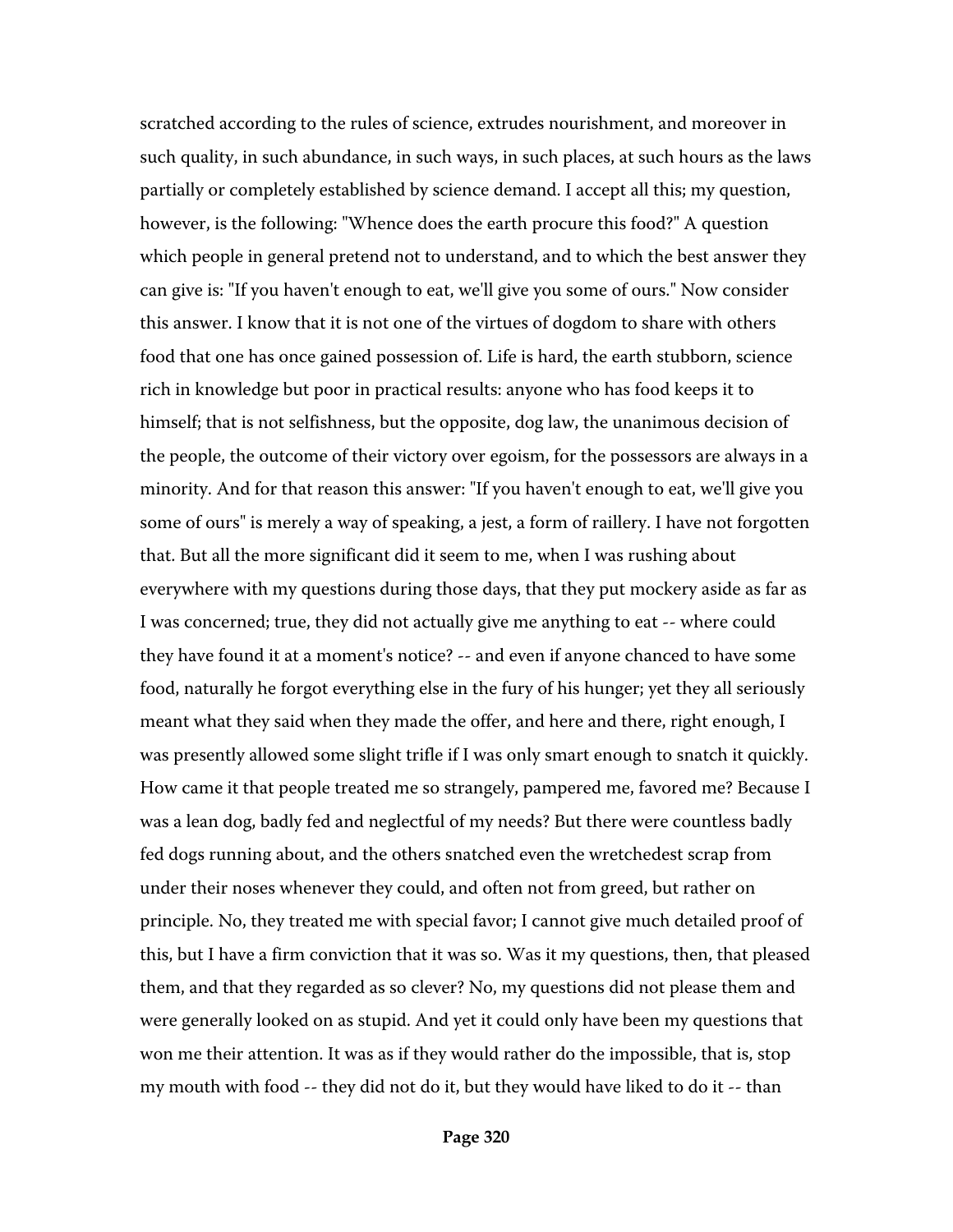endure my questions. But in that case they would have done better to drive me away and refuse to listen to my questions. No, they did not want to do that; they did not indeed want to listen to my questions, but it was because I asked these questions that they did not want to drive me away. That was the time -- much as I was ridiculed and treated as a silly puppy, and pushed here and pushed there -- the time when I actually enjoyed most public esteem; never again was I to enjoy anything like it; I had free entry everywhere, no obstacle was put in my way, I was actually flattered, though the flattery was disguised as rudeness. And all really because of my questions, my impatience, my thirst for knowledge. Did they want to lull me to sleep, to divert me, without violence, almost lovingly, from a false path, yet a path whose falseness was not so completely beyond all doubt that violence was permissible? Also a certain respect and fear kept them from employing violence. I divined even in those days something of this; today I know it quite well, far better than those who actually practiced it at the time: what they wanted to do was really to divert me from my path. They did not succeed; they achieved the opposite; my vigilance was sharpened. More, it became clear to me that it was I who was trying to seduce the others, and that I was actually successful up to a certain point. Only with the assistance of the whole dog world could I begin to understand my own questions. For instance when I asked: "Whence does the earth procure this food?" was I troubled, as appearances might quite well indicate, about the earth; was I troubled about the labors of the earth? Not in the least; that, as I very soon recognized, was far from my mind; all that I cared for was the race of dogs, that and nothing else. For what is there actually except our own species? To whom but it can one appeal in the wide and empty world? All knowledge, the totality of all questions and all answers, is contained in the dog. If one could but realize this knowledge, if one could but bring it into the light of day, if we dogs would but own that we know infinitely more than we admit to ourselves! Even the most loquacious dog is more secretive of his knowledge than the places where good food can be found. Trembling with desire, whipping yourself with your own tail, you steal cautiously upon your fellow dog, you ask, you beg, you howl, you bite, and achieve -- and achieve what you could have achieved just as well without any effort: amiable attention, friendly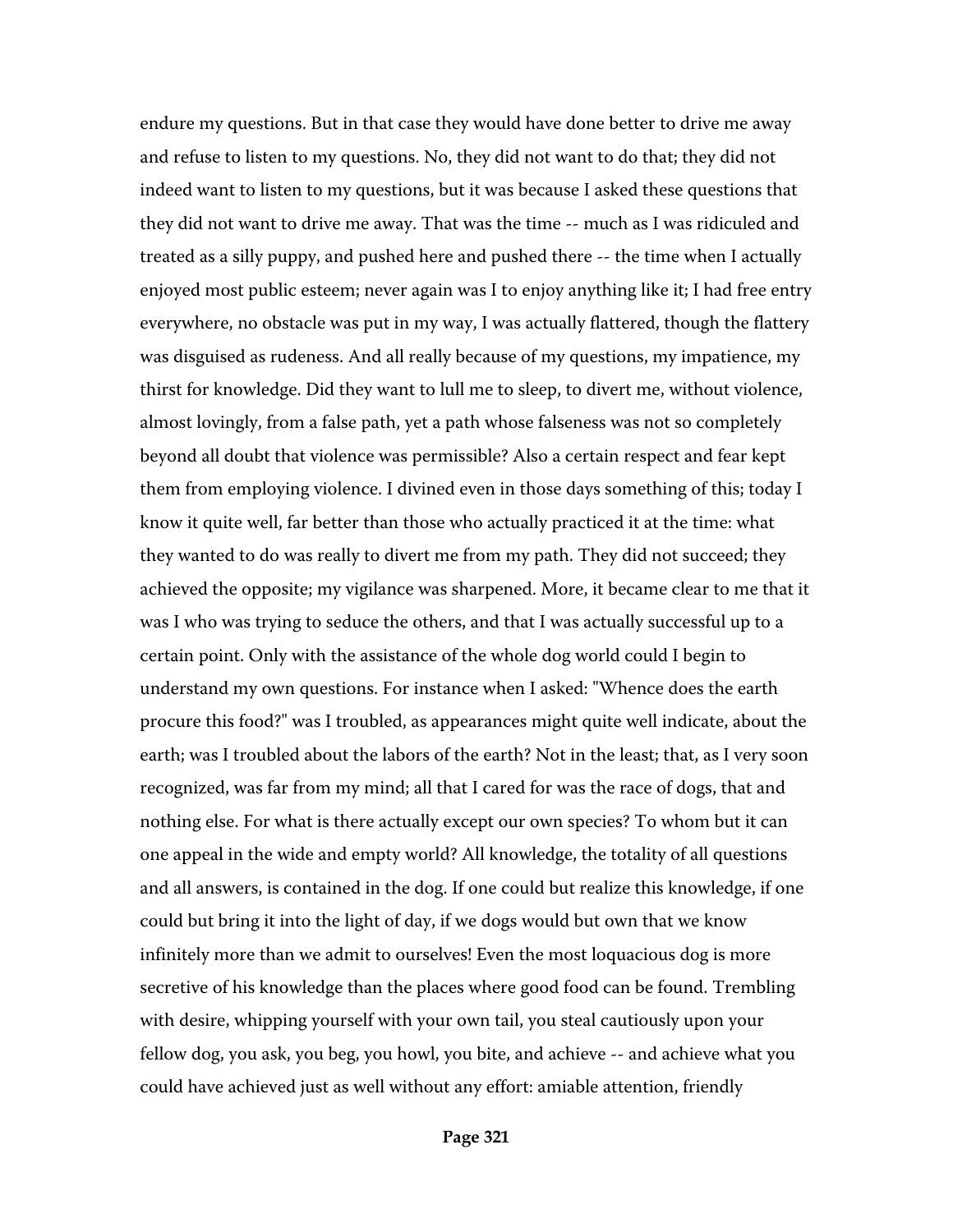contiguity, honest acceptance, ardent embraces, barks that mingle as one: everything is directed toward achieving an ecstasy, a forgetting and finding again; but the one thing that you long to win above all, the admission of knowledge, remains denied to you. To such prayers, whether silent or loud, the only answers you get, even after you have employed your powers of seduction to the utmost, are vacant stares, averted glances, troubled and veiled eyes. It is much the same as it was when, a mere puppy, I shouted to the dog musicians and they remained silent.

 Now one might say: "You complain about your fellow dogs, about their silence on crucial questions; you assert that they know more than they admit, more than they will allow to be valid, and that this silence, the mysterious reason for which is also, of course, tacitly concealed, poisons existence and makes it unendurable for you, so that you must either alter it or have done with it; that may be; but you are yourself a dog, you have also the dog knowledge; well, bring it out, not merely in the form of a question, but as an answer. If you utter it, who will think of opposing you? The great choir of dogdom will join in as if it had been waiting for you. Then you will have clarity, truth, avowal, as much of them as you desire. The roof of this wretched life, of which you say so many hard things, will burst open, and all of us, shoulder to shoulder, will ascend into the lofty realm of freedom. And if we should not achieve that final consummation, if things should become worse than before, if the whole truth should be more insupportable than the half-truth, if it should be proved that the silent are in the right as the guardians of existence, if the faint hope that we still possess should give way to complete hopelessness, the attempt is still worth the trial, since you do not desire to live as you are compelled to live. Well, then, why do you make it a reproach against the others that they are silent, and remain silent yourself?" Easy to answer: Because I am a dog; in essentials just as locked in silence as the others, stubbornly resisting my own questions, dour out of fear. To be precise, is it in the hope that they might answer me that I have questioned my fellow dogs, at least since my adult years? Have I any such foolish hope? Can I contemplate the foundations of our existence, divine their profundity, watch the labor of their construction, that dark labor, and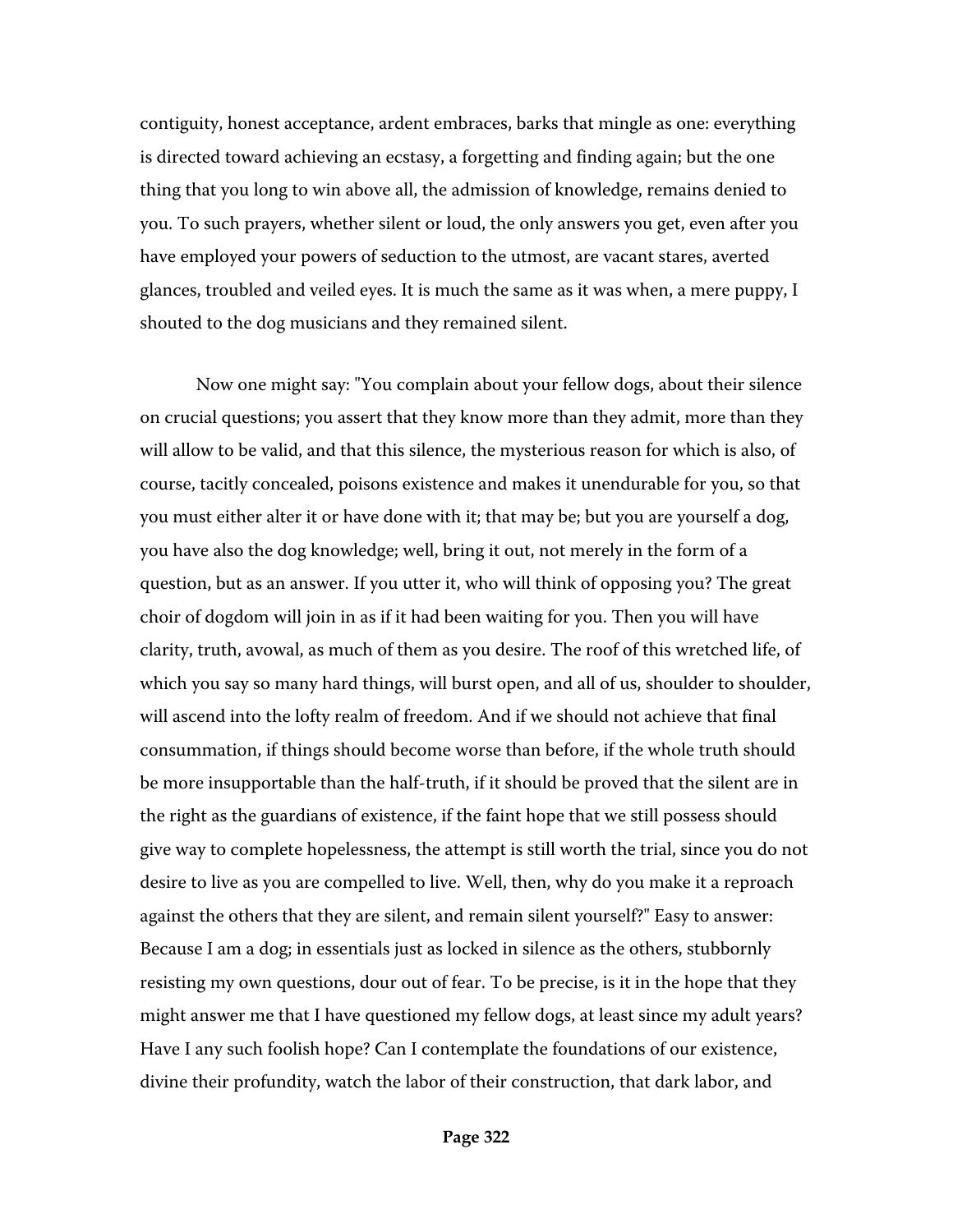expect all this to be forsaken, neglected, undone, simply because I ask a question? No, that I truly expect no longer. I understand my fellow dogs, am flesh of their flesh, of their miserable, ever-renewed, ever-desirous flesh. But it is not merely flesh and blood that we have in common, but knowledge also, and not only knowledge, but the key to it as well. I do not possess that key except in common with all the others; I cannot grasp it without their help. The hardest bones, containing the richest marrow, can be conquered only by a united crunching of all the teeth of all dogs. That of course is only a figure of speech and exaggerated; if all teeth were but ready they would not need even to bite, the bones would crack themselves and the marrow would be freely accessible to the feeblest of dogs. If I remain faithful to this metaphor, then the goal of my aims, my questions, my inquiries, appears monstrous, it is true. For I want to compel all dogs thus to assemble together, I want the bones to crack open under the pressure of their collective preparedness, and then I want to dismiss them to the ordinary life that they love, while all by myself, quite alone, I lap up the marrow. That sounds monstrous, almost as if I wanted to feed on the marrow, not merely of a bone, but of the whole canine race itself. But it is only a metaphor. The marrow that I am discussing here is no food; on the contrary, it is a poison.

 My questions only serve as a goad to myself; I only want to be stimulated by the silence which rises up around me as the ultimate answer. "How long will you be able to endure the fact that the world of dogs, as your researches make more and more evident, is pledged to silence and always will be? How long will you be able to endure it?" That is the real great question of my life, before which all smaller ones sink into insignificance; it is put to myself alone and concerns no one else. Unfortunately I can answer it more easily than the smaller, specific questions: I shall probably hold out till my natural end; the calm of old age will put up a greater and greater resistance to all disturbing questions. I shall very likely die in silence and surrounded by silence, indeed almost peacefully, and I look forward to that with composure. An admirably strong heart, lungs that it is impossible to use up before their time, have been given to us dogs as if in malice; we survive all questions, even our own, bulwarks of silence that we are.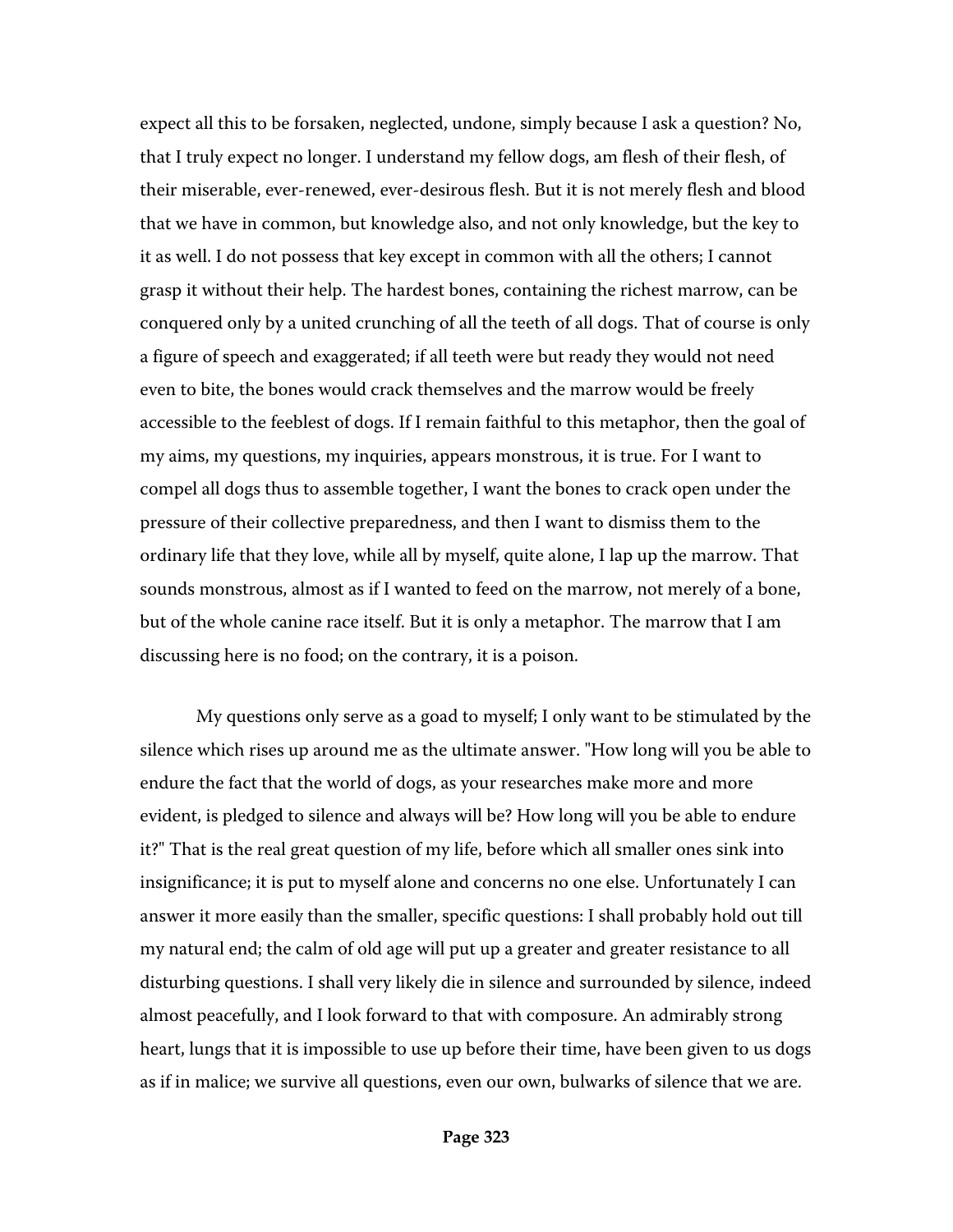Recently I have taken more and more to casting up my life, looking for the decisive, the fundamental, error that I must surely have made; and I cannot find it. And yet I must have made it, for if I had not made it and yet were unable by the diligent labor of a long life to achieve my desire, that would prove that my desire is impossible, and complete hopelessness must follow. Behold, then, the work of a lifetime. First of all my inquiries into the question: Whence does the earth procure the food it gives us? A young dog, at bottom naturally greedy for life, I renounced all enjoyments, apprehensively avoided all pleasures, buried my head between my front paws when I was confronted by temptation, and addressed myself to my task. I was no scholar, neither in the information I acquired, nor in method, nor in intention. That was probably a defect, but it could not have been a decisive one. I had had little schooling, for I left my mother's care at an early age, soon got used to independence, led a free life; and premature independence is inimical to systematic learning. But I have seen much, listened to much, spoken with dogs of all sorts and conditions, understood everything, I believe, fairly intelligently, and correlated my particular observations fairly intelligently; that has compensated somewhat for my lack of scholarship, not to mention that independence, if it is a disadvantage in learning things, is an actual advantage when one is making one's own inquiries. In my case it was all the more necessary as I was not able to employ the real method of science, to avail myself, that is, of the labors of my predecessors, and establish contact with contemporary investigators. I was entirely cast on my own resources, began at the very beginning, and with the consciousness, inspiriting to youth, but utterly crushing to age, that the fortuitous point to which I carried my labors must also be the final one. Was I really so alone in my inquiries, at the beginning and up to now? Yes and no. It is inconceivable that there must not always have been and that there are not today individual dogs in the same case as myself. I cannot be so accursed as that. I do not deviate from the dog nature by a hairbreadth. Every dog has like me the impulse to question, and I have like every dog the impulse not to answer. Everyone has the impulse to question. How otherwise could my questions have affected my hearers in the slightest -- and they were often affected, to my ecstatic delight, an exaggerated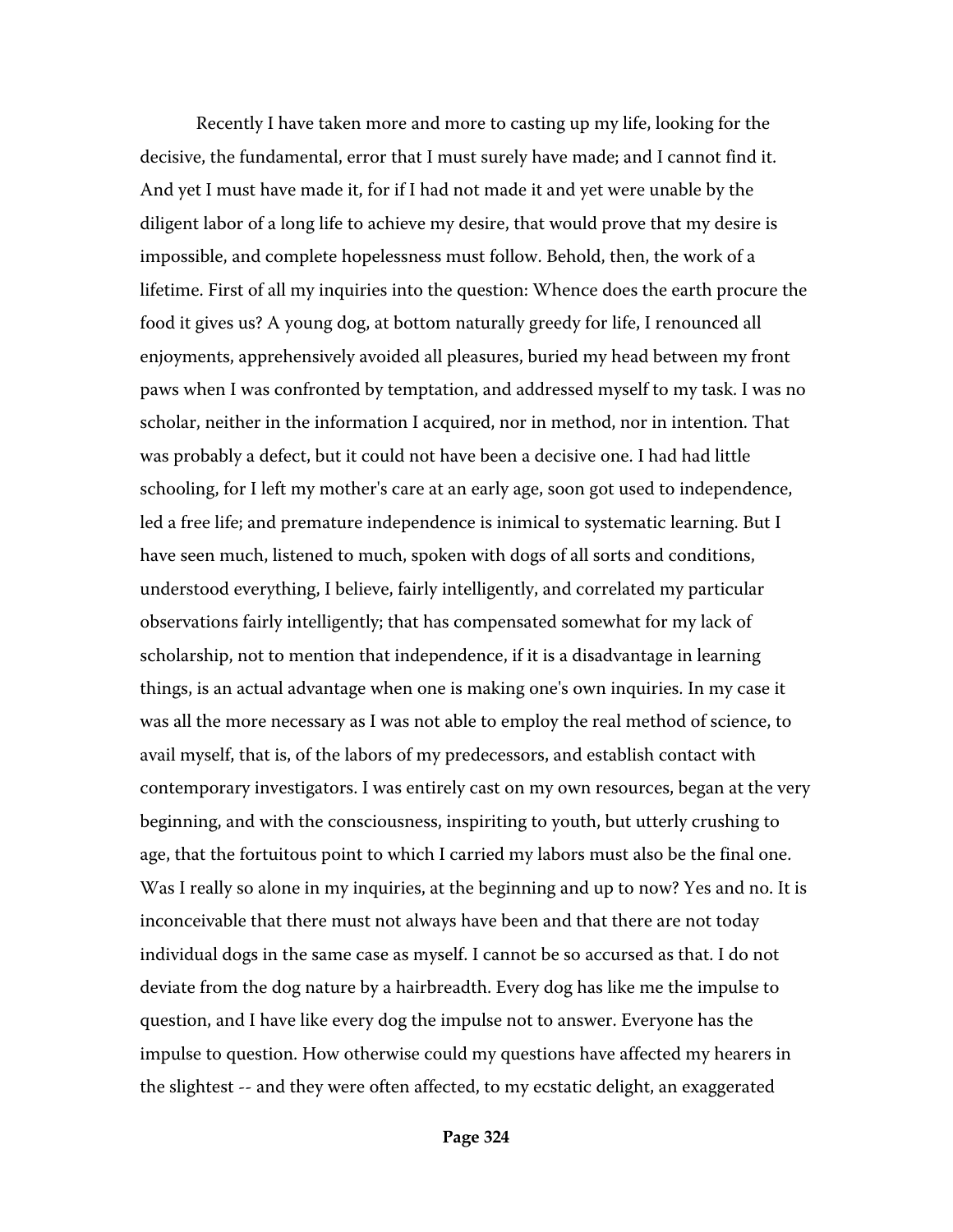delight, I must confess -- and how otherwise could I have been prevented from achieving much more than I have done? And that I have the compulsion to remain silent needs unfortunately no particular proof. I am at bottom, then, no different from any other dog; everybody, no matter how he may differ in opinion from me and reject my views, will gladly admit that, and I in turn will admit as much of any other dog. Only the mixture of the elements is different, a difference very important for the individual, insignificant for the race. And now can one credit that the composition of these available elements has never chanced through all the past and present to result in a mixture similar to mine, one, moreover, if mine be regarded as unfortunate, more unfortunate still? To think so would be contrary to all experience. We dogs are all engaged in the strangest occupations, occupations in which one would refuse to believe if one had not the most reliable information concerning them. The best example that I can quote is that of the soaring dog. The first time I heard of one I laughed and simply refused to believe it. What? One was asked to believe that there was a very tiny species of dog, not much bigger than my head even when it was full grown, and this dog, who must of course be a feeble creature, an artificial, weedy, brushed and curled fop by all accounts, incapable of making an honest jump, this dog was supposed, according to people's stories, to remain for the most part high up in the air, apparently doing nothing at all but simply resting there? No, to try to make me swallow such things was exploiting the simplicity of a young dog too outrageously, I told myself. But shortly afterwards I heard from another source an account of another soaring dog. Could there be a conspiracy to fool me? But after that I saw the dog musicians with my own eyes, and from that day I considered everything possible, no prejudices fettered my powers of apprehension, I investigated the most senseless rumors, following them as far as they could take me, and the most senseless seemed to me in this senseless world more probable than the sensible, and moreover particularly fertile for investigation. So it was too with the soaring dogs. I discovered a great many things about them; true, I have succeeded to this day in seeing none of them, but of their existence I have been firmly convinced for a long time, and they occupy an important place in my picture of the world. As usual, it is not, of course, their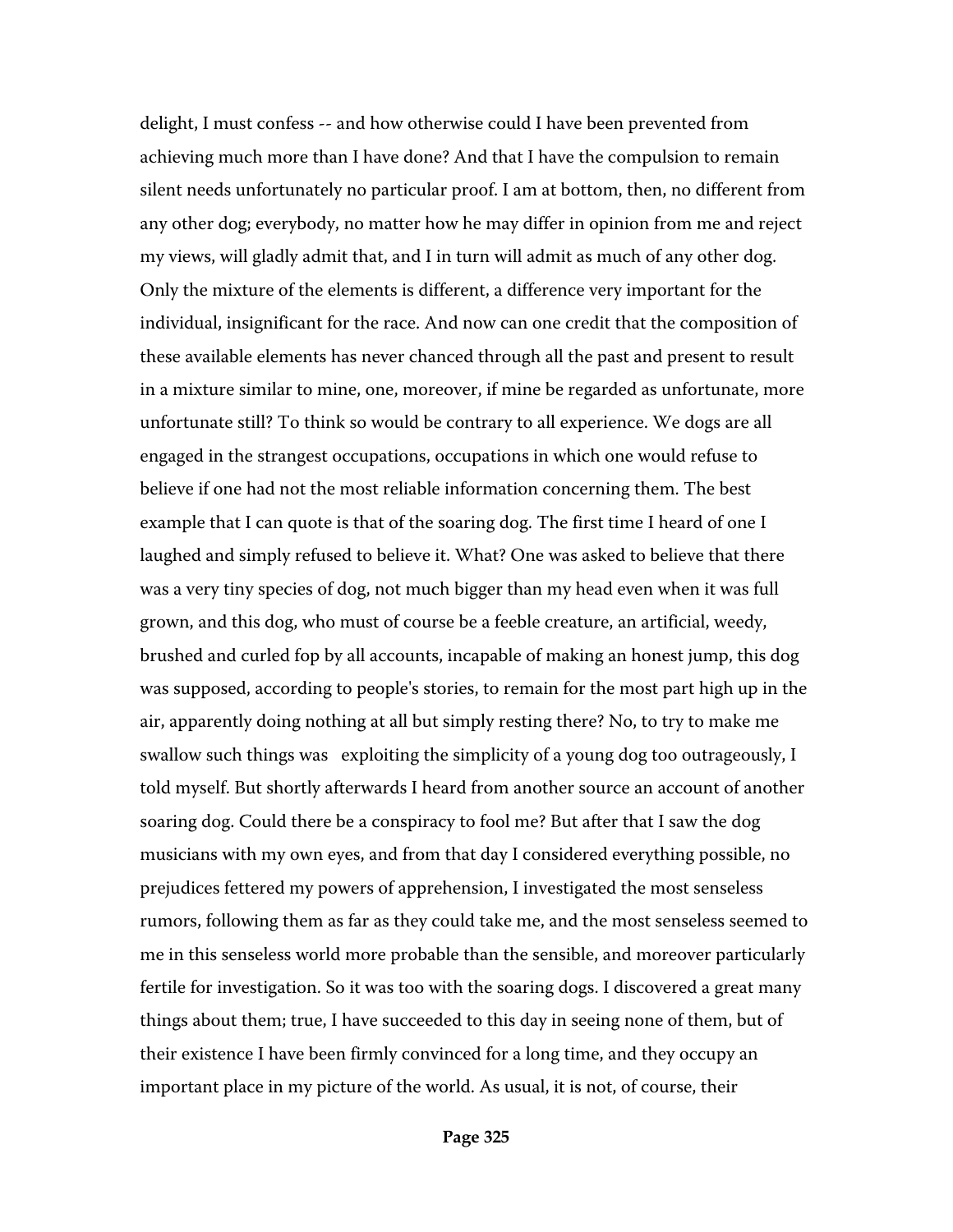technique that chiefly gives me to think. It is wonderful -- who can gainsay it? -- that these dogs should be able to float in the air: in my amazed admiration for that I am at one with my fellow dogs. But far more strange to my mind is the senselessness, the dumb senselessness of these existences. They have no relation whatever to the general life of the community, they hover in the air, and that is all, and life goes on its usual way; someone now and then refers to art and artists, but there it ends. But why, my good dogs, why on earth do these dogs float in the air? What sense is there in their occupation? Why can one get no word of explanation regarding them? Why do they hover up there, letting their legs, the pride of dogs, fall into desuetude, preserving a detachment from the nourishing earth, reaping without having sowed, being particularly well provided for, as I hear, and at the cost of the dog community too. I can flatter myself that my inquiries into these matters made some stir. People began to investigate after a fashion, to collect data; they made a beginning, at least, although they are never likely to go farther. But after all that is sornething. And though the truth will not be discovered by such means -- never can that stage be reached -- yet they throw light on some of the profounder ramifications of falsehood. For all the senseless phenomena of our existence, and the most senseless most of all, are susceptible to investigation. Not completely, of course -- that is the diabolical jest - but sufficiently to spare one painful questions. Take the soaring dogs once more as an example; they are not haughty as one might imagine at first, but rather particularly dependent upon their fellow dogs; if one tries to put oneself in their place one will see that. For they must do what they can to obtain pardon, and not openly -- that would be a violation of the obligation to keep silence -- they must do what they can to obtain pardon for their way of life, or else divert attention from it so that it may be forgotten - - and they do this, I have been told, by means of an almost unendurable volubility. They are perpetually talking, partly of their philosophical reflections, with which, seeing that they have completely renounced bodily exertion, they can continuously occupy themselves, partly of the observations which they have made from their exalted stations; and although, as is very understandable considering their lazy existence, they are not much distinguished for intellectual power, and their philosophy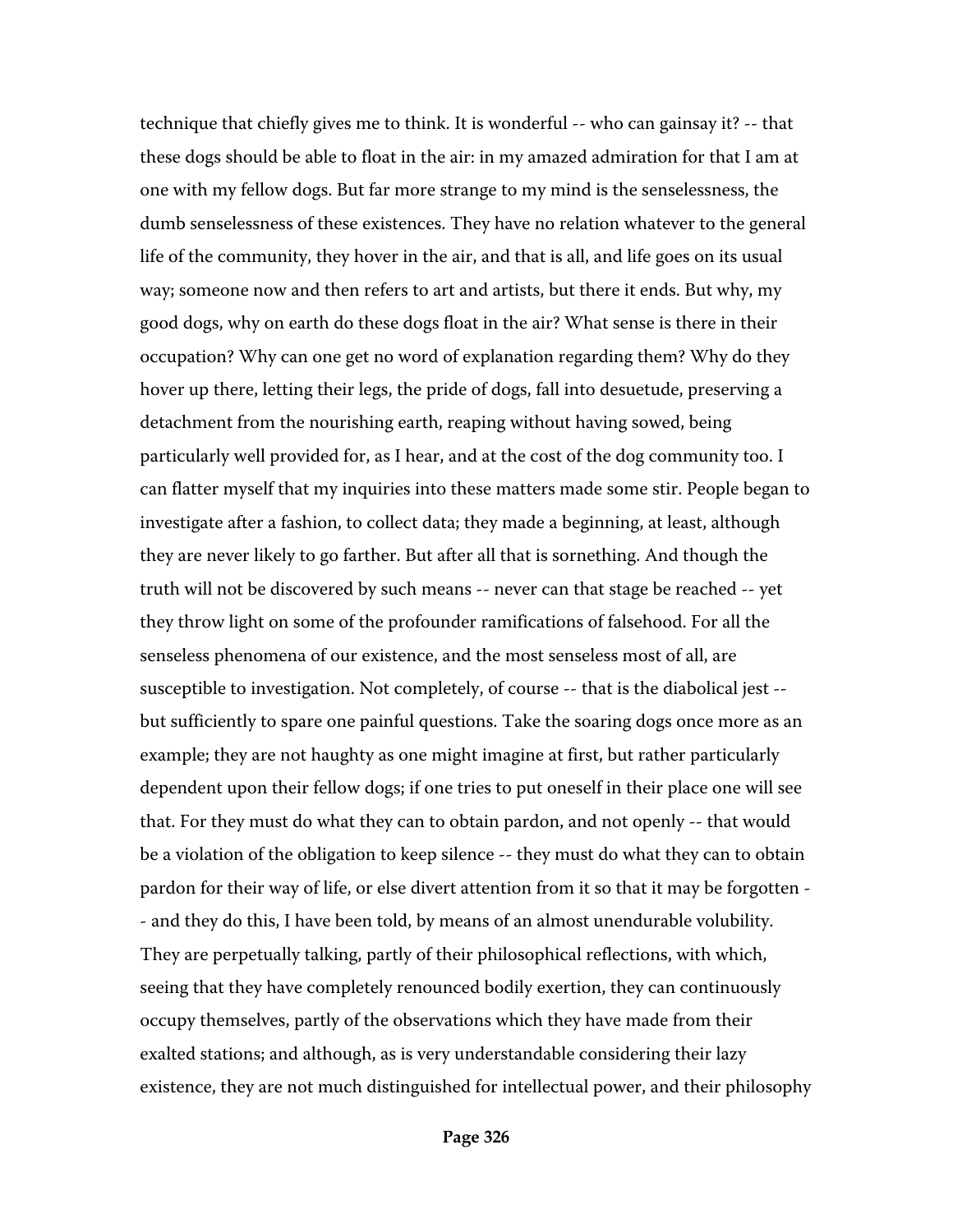is as worthless as their observations, and science can make hardly any use of their utterances, and besides is not reduced to draw assistance from such wretched sources, nevertheless if one asks what the soaring dogs are really doing one will invariably receive the reply that they contribute a great deal to knowledge. "That is true," remarks someone, "but their contributions are worthless and wearisome." The reply to that is a shrug, or a change of the subject, or annoyance, or laughter, and in a little while, when you ask again, you learn once more that they contribute to knowledge, and finally when you are asked the question you yourself will reply -- if you are not careful -- to the same effect. And perhaps indeed it is well not to be too obstinate, but to yield to public sentiment, to accept the extant soaring dogs, and without recognizing their right to existence, which cannot be done, yet to tolerate them. But more than this must not be required; that would be going too far, and yet the demand is made. We are perpetually being asked to put up with new soaring dogs who are always appearing. One does not even know where they come from. Do these dogs multiply by propagation? Have they actually the strength for that? -- for they are nothing much more than a beautiful coat of hair, and what is there in that to propagate? But even if that improbable contingency were possible, when could it take place? For they are invariably seen alone, self-complacently floating high up in the air, and if once in a while they descend to take a run, it lasts only for a minute or two, a few mincing struts and also always in strict solitude, absorbed in what is supposed to be profound thought, from which, even when they exert themselves to the utmost, they cannot tear themselves free, or at least so they say. But if they do not propagate their kind, is it credible that there can be dogs who voluntarily give up life on the solid ground, voluntarily become soaring dogs, and merely for the sake of the comfort and a certain technical accomplishment choose that empty life on cushions up there? It is unthinkable; neither propagation nor voluntary transition is thinkable. The facts, however, show that there are always new soaring dogs in evidence; from which one must conclude that, in spite of obstacles which appear insurmountable to our understanding, no dog species, however curious, ever dies out, once it exists, or, at least, not without a tough struggle, not without being capable of putting up a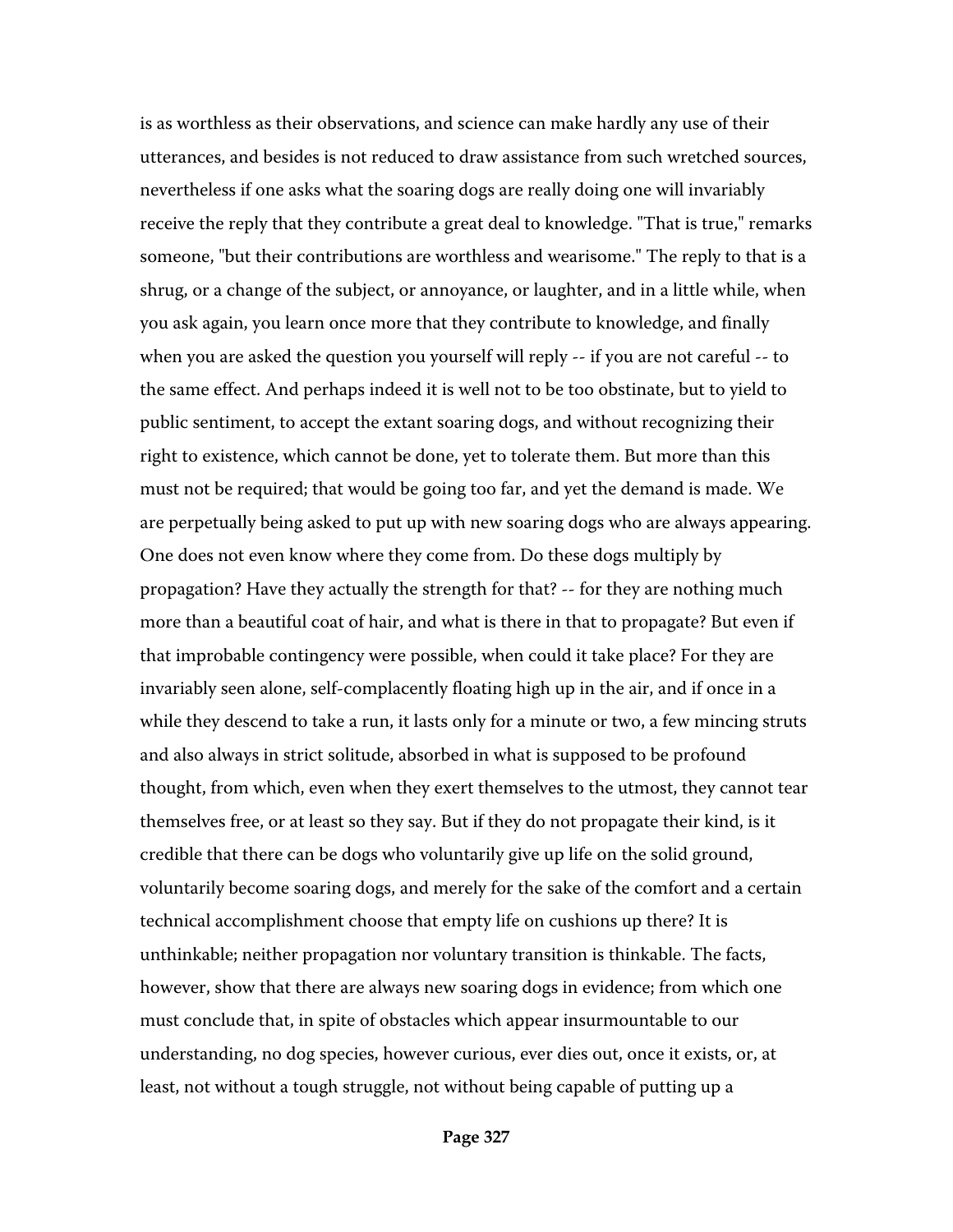successful defense for a long time.

 But if that is valid for such an out-of-the-way, externally odd, inefficient species as the soaring dog, must I not also accept it as valid for mine? Besides, I am not in the least queer outwardly; an ordinary middle-class dog such as is very prevalent, in this neighborhood, at least, I am neither particularly exceptional in any way, nor particularly repellent in any way; and in nay youth and to some extent also in maturity, so long as I attended to my appearance and had lots of exercise, I was actually considered a very handsome dog. My front view was particularly admired, my slim legs, the fine set of my head; but my silvery white and yellow coat, which curled only at the hair tips, was very pleasing too; in all that there was nothing strange; the only strange thing about me is my nature, yet even that, as I am always careful to remember, has its foundation in universal dog nature. Now if not even the soaring dogs live in isolation, but invariably manage to encounter their fellows somewhere or other in the great dog world, and even to conjure new generations of themselves out of nothingness, then I too can live in the confidence that I am not quite forlorn. Certainly the fate of types like mine must be a strange one, and the existence of my colleagues can never be of visible help to me, if for no other reason than that I should scarcely ever be able to recognize them. We are the dogs who are crushed by the silence, who long to break through it, literally to get a breath of fresh air; the others seem to thrive on silence: true, that is only so in appearance, as in the case of the musical dogs, who ostensibly were quite calm when they played, but in reality were in a state of intense excitement; nevertheless the illusion is very strong, one tries to make a breach in it, but it mocks every attempt. What help, then, do my colleagues find? What kind of attempts do they make to manage to go on living in spite of everything? These attempts may be of various kinds. My own bout of questioning while I was young was one. So I thought that perhaps if I associated with those who asked many questions I might find my real comrades. Well, I did so for some time, with great self-control, a self-control made necessary by the annoyance I felt when I was interrupted by perpetual questions that I mostly could not answer myself: for the only thing that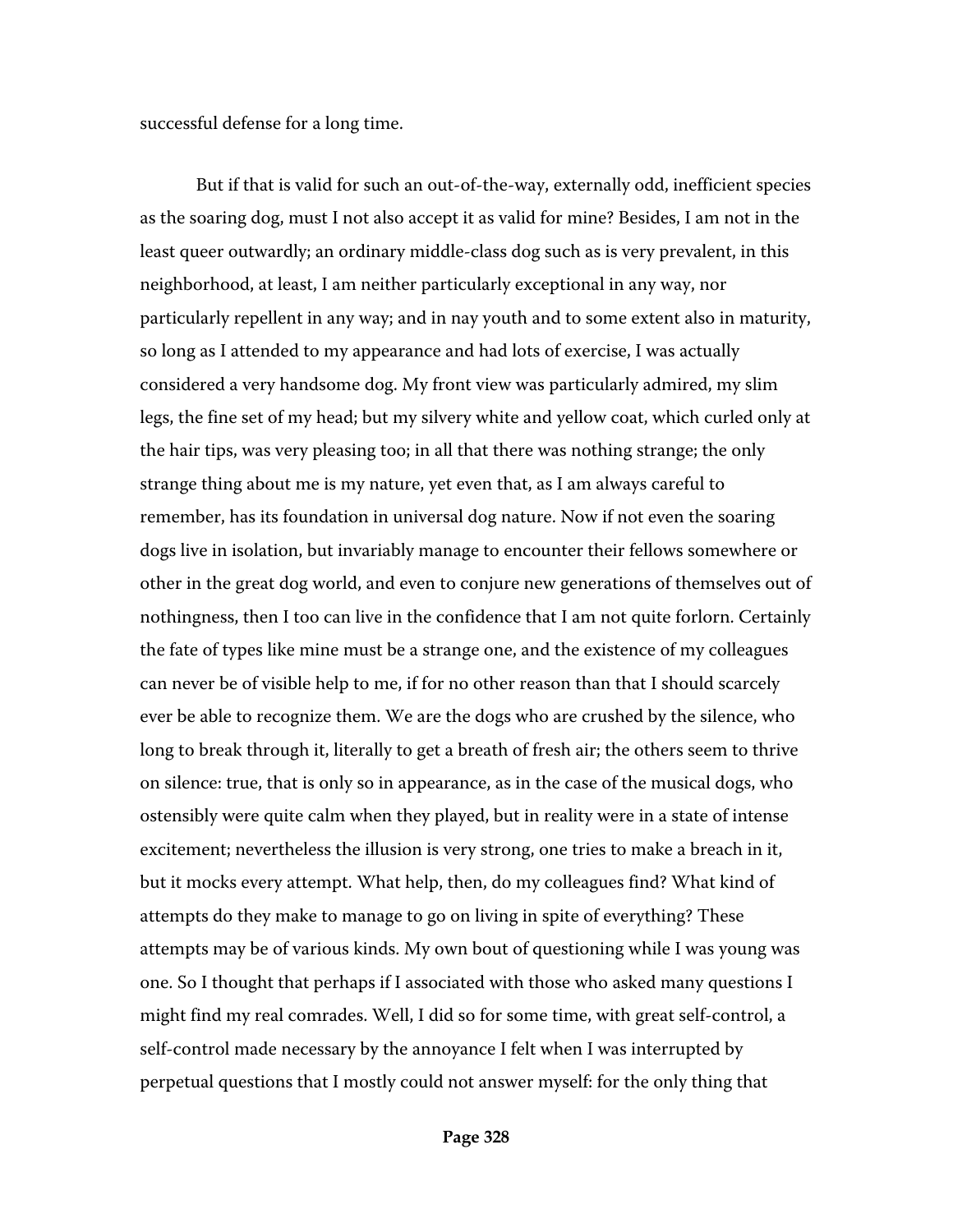concerns me is to obtain answers. Moreover, who but is eager to ask questions when he is young, and how, when so many questions are going about, are you to pick out the right questions? One question sounds like another; it is the intention that counts, but that is often hidden even from the questioner. And besides, it is a peculiarity of dogs to be always asking questions, they ask them confusedly all together; it is as if in doing that they were trying to obliterate every trace of the genuine questions. No, my real colleagues are not to be found among the youthful questioners, and just as little among the old and silent, to whom I now belong. But what good are all these questions, for they have failed me completely; apparently my colleagues are cleverer dogs than I, and have recourse to other excellent methods that enable them to bear this life, methods which, nevertheless, as I can tell from my own experience, though they may perhaps help at a pinch, though they may calm, lull to rest, distract, are yet on the whole as impotent as my own, for, no matter where I look, I can see no sign of their success. I am afraid that the last thing by which I can hope to recognize my real colleagues is their success. But where, then, are my real colleagues? Yes, that is the burden of my complaint; that is the kernel of it. Where are they? Everywhere and nowhere. Perhaps my next-door neighbor, only three jumps away, is one of them; we often bark across to each other, he calls on me sometimes too, though I do not call on him. Is he my real colleague? I do not know, I certainly see no sign of it in him, but it is possible. It is possible, but all the same nothing is more improbable. When he is away I can amuse myself, drawing on my fancy, by discovering in him many things that have a suspicious resemblance to myself; but once he stands before me all my fancies become ridiculous. An old dog, a little smaller even than myself -- and I am hardly medium size -- brown, short-haired, with a tired hang of the head and a shuffling gait; on top of all this he trails his left hind leg behind him a little because of some disease. For a long time now I have been more intimate with him than with anybody else; I am glad to say that I can still get on tolerably well with him, and when he goes away I shout the most friendly greetings after him, though not out of affection, but in anger at myself; for if I follow him I find him just as disgusting again, slinking along there with his trailing leg and his much too low hindquarters. Sometimes it seems to me as if I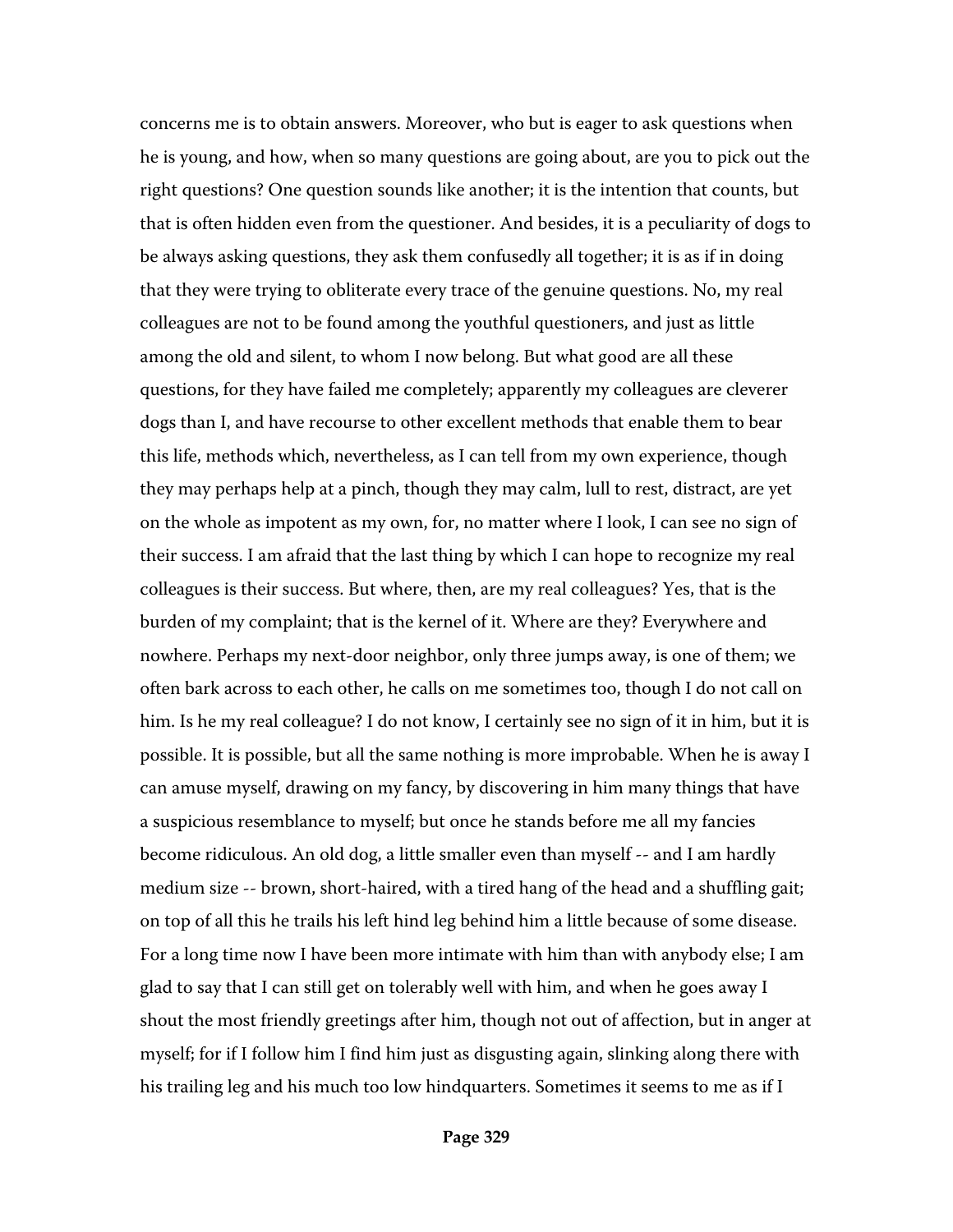were trying to humiliate myself by thinking of him as my colleague. Nor in our talks does he betray any trace of similarity of thought; true, he is clever and cultured enough as these things go here, and I could learn much from him; but is it for cleverness and culture that I am looking? We converse usually about local questions, and I am astonished -- my isolation has made me more clear-sighted in such matters -- how much intelligence is needed even by an ordinary dog even in average and not unfavorable circumstances, if he is to live out his life and defend himself against the greater of life's customary dangers. True, knowledge provides the rules one must follow, but even to grasp them imperfectly and in rough outline is by no means easy, and when one has actually grasped them the real difficulty still remains, namely to apply them to local conditions -- here almost nobody can help, almost every hour brings new tasks, and every new patch of earth its specific problems; no one can maintain that he has settled everything for good and that henceforth his life will go on, so to speak, of itself, not even I myself, though my needs shrink literally from day to day. And all this ceaseless labor -- to what end? Merely to entomb oneself deeper and deeper in silence, it seems, so deep that one can never be dragged out of it again by anybody.

 People often praise the universal progress made by the dog community throughout the ages, and probably mean by that more particularly the progress in knowledge. Certainly knowledge is progressing, its advance is irresistible, it actually progresses at an accelerating speed, always faster, but what is there to praise in that? It is as if one were to praise someone because with the years he grows older, and in consequence comes nearer and nearer to death with increasing speed. That is a natural and moreover an ugly process, in which I find nothing to praise. I can only see decline everywhere, in saying which, however, I do not mean that earlier generations were essentially better than ours, but only younger; that was their great advantage, their memory was not so overburdened as ours today, it was easier to get them to speak out, and even if nobody actually succeeded in doing that, the possibility of it was greater, and it is indeed this greater sense of possibility that moves us so deeply when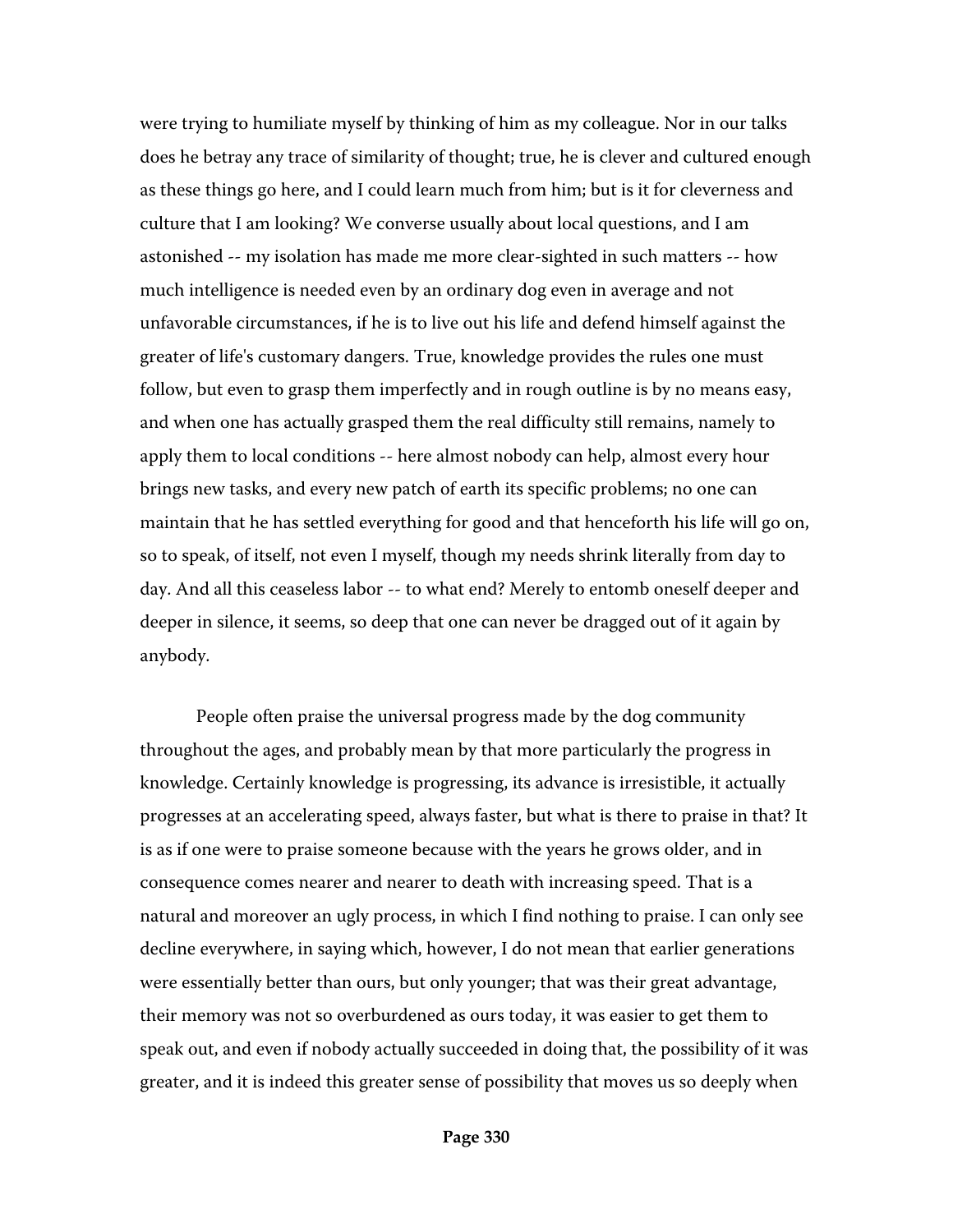we listen to those old and strangely simple stories. Here and there we catch a curiously significant phrase and we would almost like to leap to our feet, if we did not feel the weight of centuries upon us. No, whatever objection I may have to my age, former generations were not better, indeed in a sense they were far worse, far weaker. Even in those days wonders did not openly walk the streets for anyone to seize; but all the same, dogs -- I cannot put it in any other way -- had not yet become so doggish as today, the edifice of dogdom was still loosely put together, the true Word could still have intervened, planning or replanning the structure, changing it at will, transforming it into its opposite; and the Word was there, was very near at least, on the tip of everybody's tongue, anyone might have hit upon it. And what has become of it today? Today one may pluck out one's very heart and not find it. Our generation is lost, it may be, but it is more blameless than those earlier ones. I can understand the hesitation of my generation, indeed it is no longer mere hesitation; it is the thousandth forgetting of a dream dreamt a thousand times and forgotten a thousand times; and who can damn us merely for forgetting for the thousandth time? But I fancy I understand the hesitation of our forefathers too, we would probably have acted just as they did; indeed I could almost say: well for us that it was not we who had to take the guilt upon us, that instead we can hasten in almost guiltless silence toward death in a world darkened by others. When our first fathers strayed they had doubtless scarcely any notion that their aberration was to be an endless one, they could still literally see the crossroads, it seemed an easy matter to turn back whenever they pleased, and if they hesitated to turn back it was merely because they wanted to enjoy a dog's life for a little while longer; it was not yet a genuine dog's life, and already it seemed intoxicatingly beautiful to them, so what must it become in a little while, a very little while, and so they strayed farther. They did not know what we can now guess at, contemplating the course of history: that change begins in the soul before it appears in ordinary existence, and that, when they began to enjoy a dog's life, they must already have possessed real old dogs' souls, and were by no means so near their starting point as they thought, or as their eyes feasting on all doggish joys tried to persuade them. But who can still speak of youth today? These were the really young dogs, but their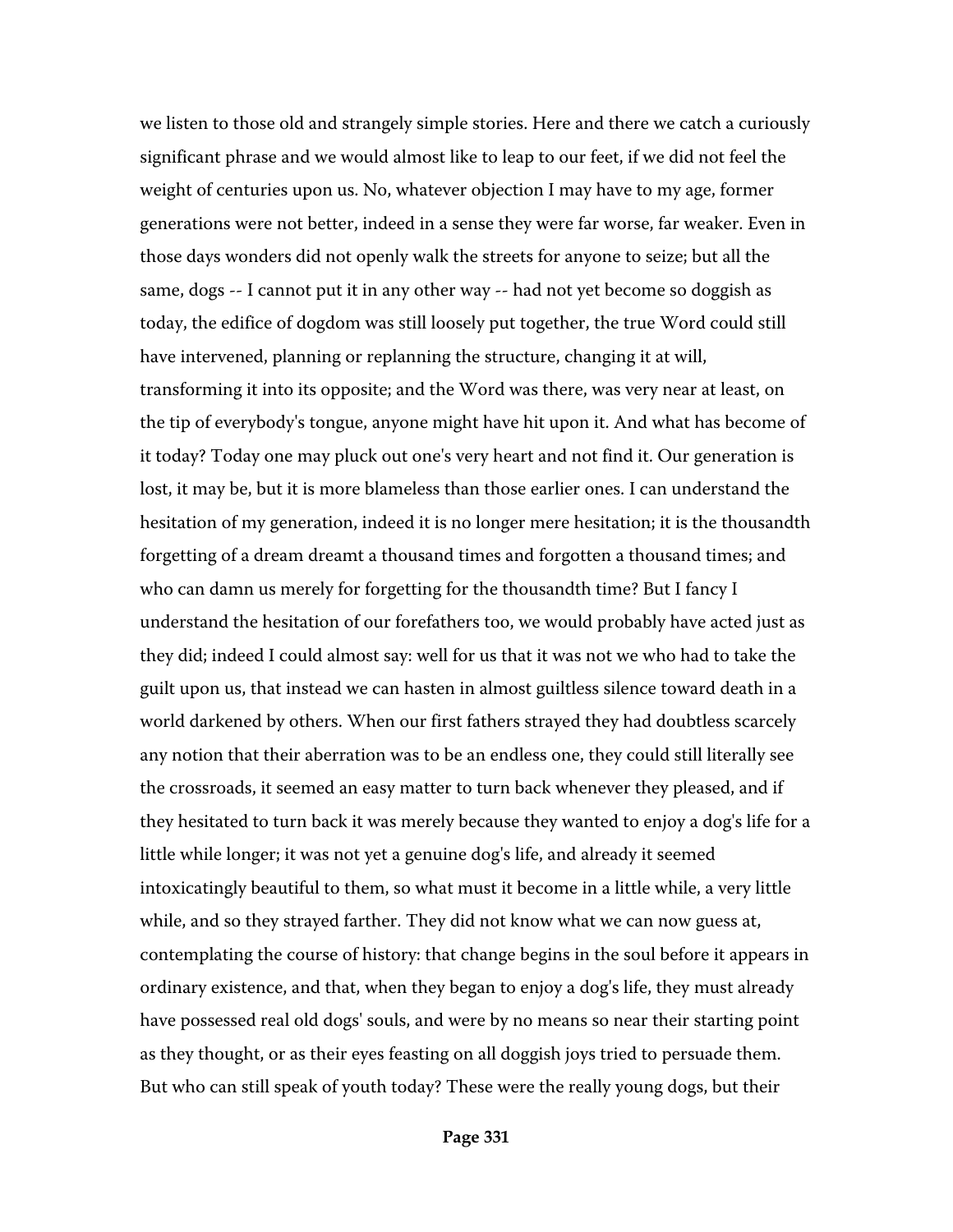sole ambition unfortunately was to become old dogs, truly a thing which they could not fail to achieve, as all succeeding generations show, and ours, the last, most clearly of all.

 Naturally I do not talk to my neighbor of these things, but often I cannot but think of them when I am sitting opposite him -- that typical old dog -- or bury my nose in his coat, which already has a whiff of the smell of cast-off hides. To talk to him, or even to any of the others, about such things would be pointless. I know what course the conversation would take. He would urge a slight objection now and then, but finally he would agree -- agreement is the best weapon of defense -- and the matter would be buried: why indeed trouble to exhume it at all? And in spite of this there is a profounder understanding between my neighbor and me, going deeper than mere words. I shall never cease to maintain that, though I have no proof of it and perhaps am merely suffering from an ordinary delusion, caused by the fact that for a long time this dog has been the only one with whom I have held any communication, and so I am bound to cling to him. "Are you after all my colleague in your own fashion? And ashamed because everything has miscarried with you? Look, the same fate has been mine. When I am alone I weep over it; come, it is sweeter to weep in company." I often have such thoughts as these and then I give him a prolonged look. He does not lower his glance, but neither can one read anything from it; he gazes at me dully, wondering why I am silent and why I have broken off the conversation. But perhaps that very glance is his way of questioning me, and I disappoint him just as he disappoints me. In my youth, if other problems had not been more important to me then, and I had not been perfectly satisfied with my own company, I would probably have asked him straight out and received an answer flatly agreeing with me, and that would have been worse even than today's silence. But is not everybody silent exactly in the same way? What is there to prevent me from believing that everyone is my colleague, instead of thinking that I have only one or two fellow inquirers -- lost and forgotten along with their petty achievements, so that I can never reach them by any road through the darkness of ages or the confused throng of the present: why not believe that all dogs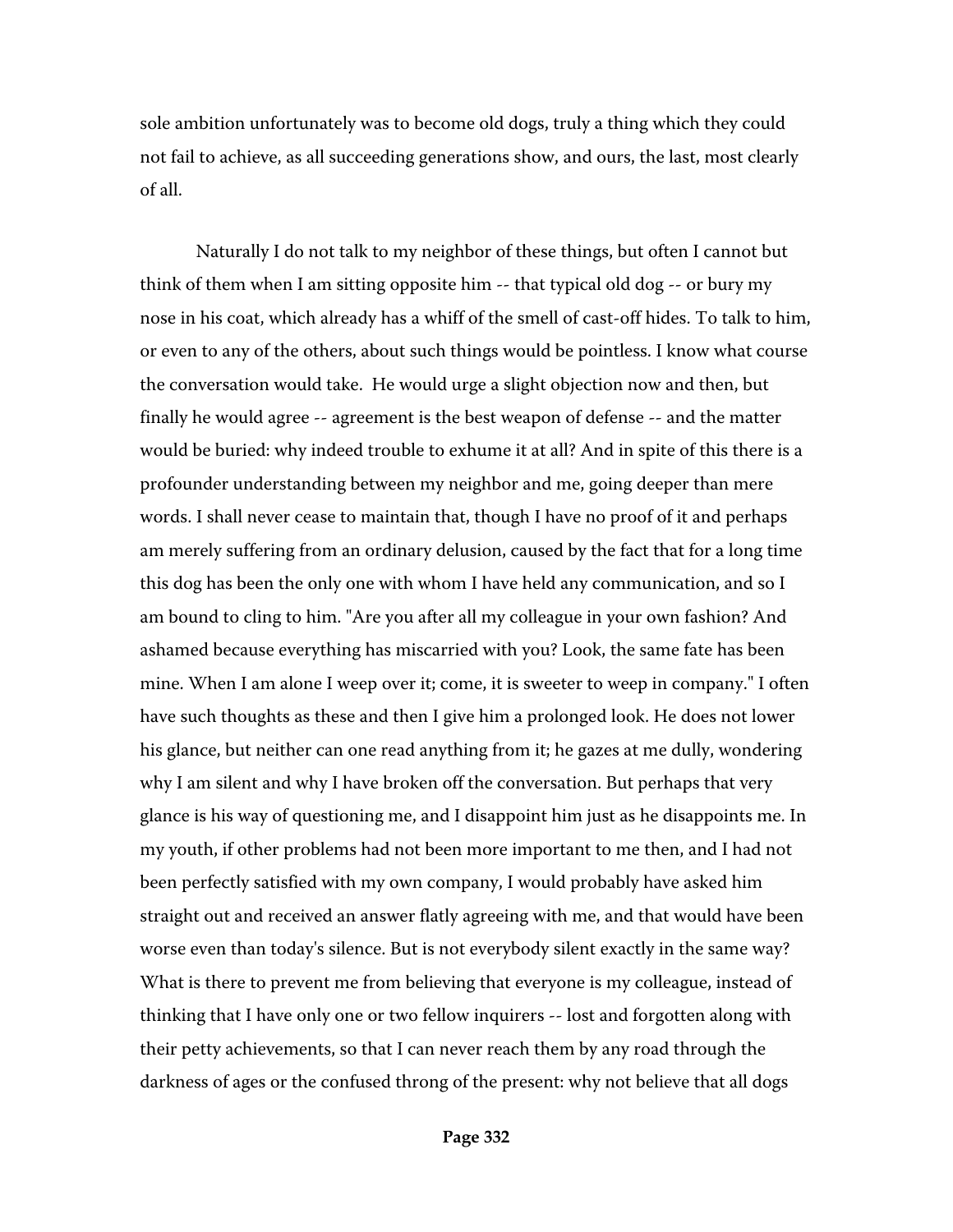from the beginning of time have been my colleagues, all diligent in their own way, all unsuccessful in their own way, all silent or falsely garrulous in their own way, as hopeless research is apt to make one? But in that case I need not have severed myself from my fellows at all, I could have remained quietly among the others, I had no need to fight my way out like a stubborn child through the closed ranks of the grownups, who indeed wanted as much as I to find a way out, and who seemed incomprehensible to me simply because of their knowledge, which told them that nobody could ever escape and that it was stupid to use force.

 Such ideas, however, are definitely due to the influence of my neighbor; he confuses me, he fills me with dejection; and yet in himself he is happy enough, at least when he is in his own quarters I often hear him shouting and singing; it is really unbearable. It would be a good thing to renounce this last tie also, to cease giving way to the vague dreams which all contact with dogs unavoidably provokes, no matter how hardened one may consider oneself, and to employ the short time that still remains for me exclusively in prosecuting my researches. The next time he comes I shall slip away, or pretend I am asleep, and keep up the pretense until he stops visiting me.

 Also my researches have fallen into desuetude, I relax, I grow weary, I trot mechanically where once I raced enthusiastically. I think of the time when I began to inquire into the question: "Whence does the earth procure this food?" Then indeed I really lived among the people, I pushed my way where the crowd was thickest, wanted everybody to know my work and be my audience, and my audience was even more essential to me than my work; I still expected to produce some effect or other, and that naturally gave me a great impetus, which now that I am solitary is gone. But in those days I was so full of strength that I achieved something unprecedented, something at variance with all our principles, and that every contemporary eyewitness assuredly recalls now as an uncanny feat. Our scientific knowledge, which generally makes for an extreme specialization, is remarkably simple in one province. I mean where it teaches that the earth engenders our food, and then, after having laid down this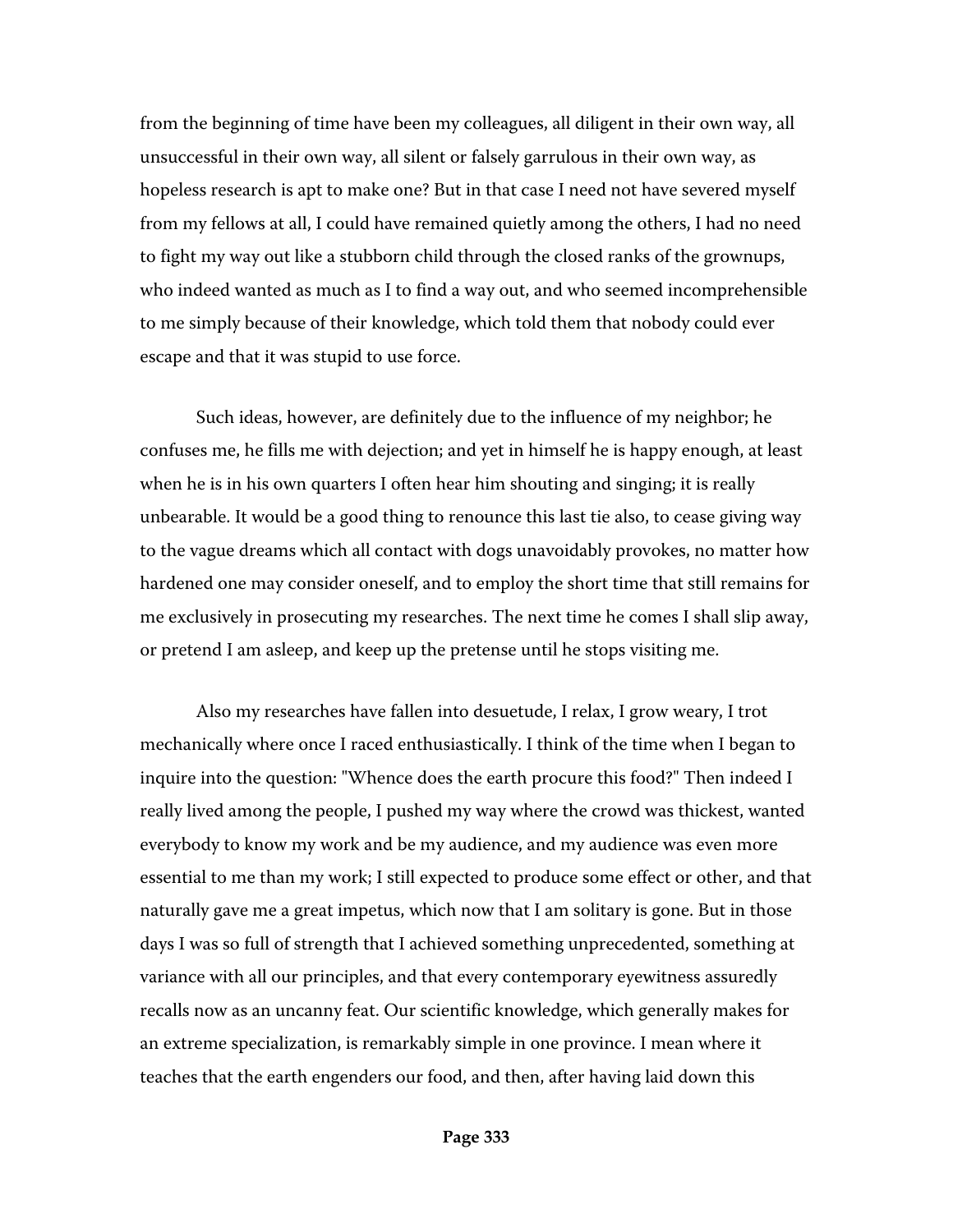hypothesis, gives the methods by which the different foods may be achieved in their best kinds and greatest abundance. Now it is of course true that the earth brings forth all food, of that there can be no doubt; but as simple as people generally imagine it to be the matter is not; and their belief that it is simple prevents further inquiry. Take an ordinary occurrence that happens every day. If we were to be quite inactive, as I am almost completely now, and after a perfunctory scratching and watering of the soil lay down and waited for what was to come, then we should find the food on the ground, assuming, that is, that a result of some kind is inevitable. Nevertheless that is not what usually happens. Those who have preserved even a little freedom of judgment on scientific matters -- and their numbers are truly small, for science draws a wider and wider circle around itself -- will easily see, without having to make any specific experiment, that the main part of the food that is discovered on the ground in such cases comes from above; indeed customarily we snap up most of our food, according to our dexterity and greed, before it has reached the ground at all. In saying that, however, I am saying nothing against science; the earth, of course, brings forth this kind of food too. Whether the earth draws one kind of food out of itself and calls down another kind from the skies perhaps makes no essential difference, and science, which has established that in both cases it is necessary to prepare the ground, need not perhaps concern itself with such distinctions, for does it not say: "If you have food in your jaws you have solved all questions for the time being." But it seems to me that science nevertheless takes a veiled interest, at least to some extent, in these matters, inasmuch as it recognizes two chief methods of procuring food; namely the actual preparation of the ground, and secondly the auxiliary perfecting processes of incantation, dance, and song. I find here a distinction in accordance with the one I have myself made; not a definitive distinction, perhaps, but yet clear enough. The scratching and watering of the ground, in my opinion, serves to produce both kinds of food, and remains indispensable; incantation, dance, and song, however, are concerned less with the ground food in the narrower sense, and serve principally to attract the food from above. Tradition fortifies me in this interpretation. The ordinary dogs themselves set science right here without knowing it, and without science being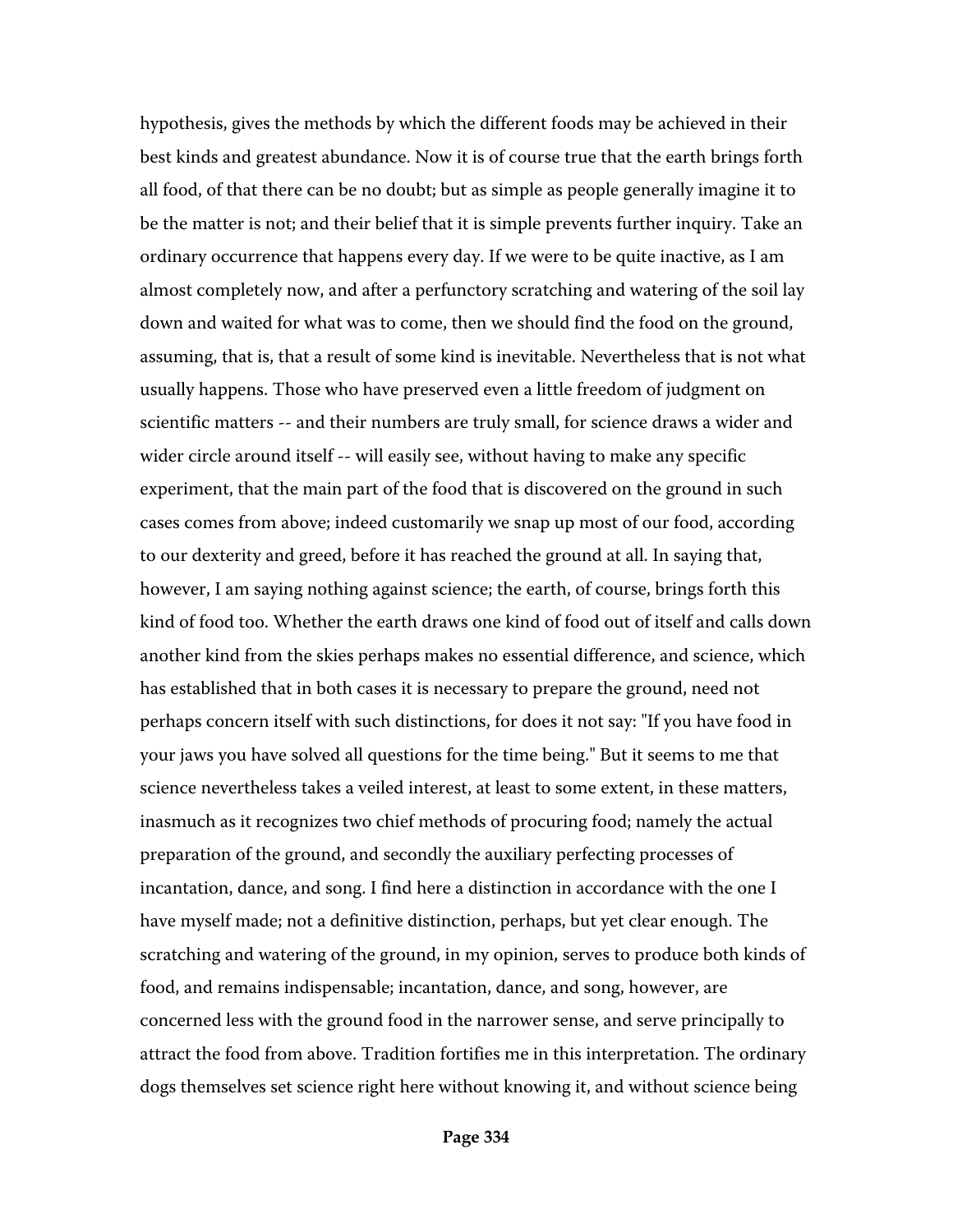able to venture a word in reply. If, as science claims, these ceremonies minister only to the soil, giving it the potency, let us say, to attract food from the air, then logically they should be directed exclusively to the soil; it is the soil that the incantations must be whispered to, the soil that must be danced to. And to the best of my knowledge science ordains nothing else than this. But now comes the remarkable thing; the people in all their ceremonies gaze upwards. This is no insult to science, since science does not forbid it, but leaves the husbandman complete freedom in this respect; in its teaching it takes only the soil into account, and if the husbandman carries out its instructions concerning the preparation of the ground it is content; yet, in my opinion, it should really demand more than this if it is logical. And, though I have never been deeply initiated into science, I simply cannot conceive how the learned can bear to let our people, unruly and passionate as they are, chant their incantations with their faces turned upwards, wail our ancient folk songs into the air, and spring high in their dances as though, forgetting the ground, they wished to take flight from it forever. I took this contradiction as my starting point, and whenever, according to the teachings of science, the harvest time was approaching, I restricted my attention to the ground, it was the ground that I scratched in the dance, and I almost gave myself a crick in the neck keeping my head as close to the ground as I could. Later I dug a hole for my nose, and sang and declaimed into it so that only the ground might hear, and nobody else beside or above me.

 The results of my experiment were meager. Sometimes the food did not appear, and I was already preparing to rejoice at this proof, but then the food would appear; it was exactly as if my strange performance had caused some confusion at first, but had shown itself later to possess advantages, so that in my case the usual barking and leaping could be dispensed with. Often, indeed, the food appeared in greater abundance than formerly, but then again it would stay away altogether. With a diligence hitherto unknown in a young dog I drew up exact reports of all my experiments, fancied that here and there I was on a scent that might lead me further, but then it lost itself again in obscurity. My inadequate grounding in science also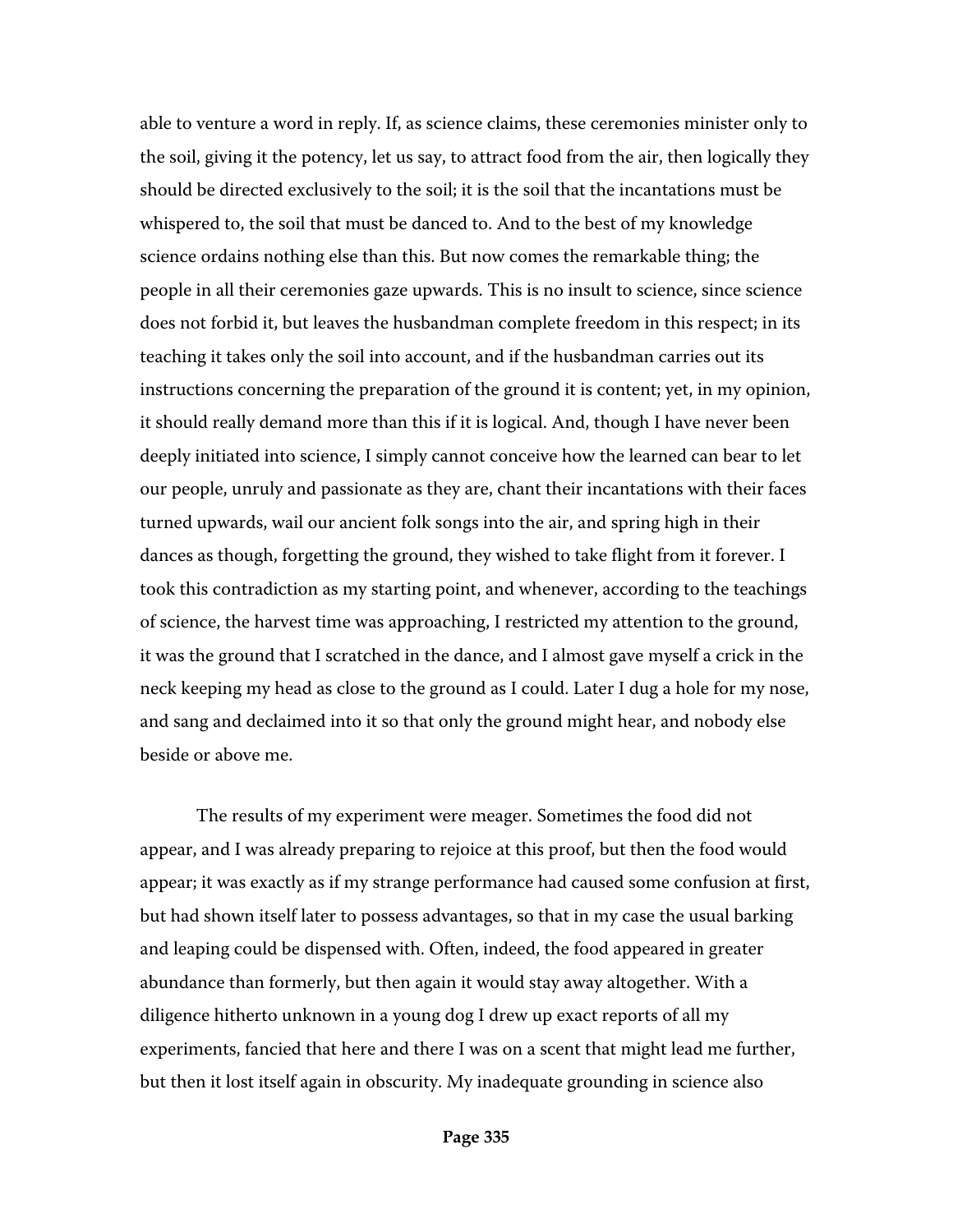undoubtedly held me up here. What guarantee had I, for instance, that the absence of the food was not caused by unscientific preparation of the ground rather than by my experiments, and if that should be so, then all my conclusions were invalid. In certain circumstances I might have been able to achieve an almost scrupulously exact experiment; namely, if I had succeeded only once in bringing down food by an upward incantation without preparing the ground at all, and then had failed to extract food by an incantation directed exclusively to the ground. I attempted indeed something of this kind, but without any real belief in it and without the conditions being quite perfect; for it is my fixed opinion that a certain amount of ground-preparation is always necessary, and even if the heretics who deny this are right, their theory can never be proved in any case, seeing that the watering of the ground is done under a kind of compulsion, and within certain limits simply cannot be avoided. Another and somewhat tangential experiment succeeded better and aroused some public attention. Arguing from the customary method of snatching food while still in the air, I decided to allow the food to fall to the ground, but to make no effort to snatch it. Accordingly I always made a small jump in the air when the food appeared, but timed it so that it might always fail of its object; in the majority of instances the food fell dully and indifferently to the ground in spite of this, and I flung myself furiously upon it, with the fury both of hunger and of disappointment. But in isolated cases something else happened, something really strange; the food did not fall but followed me through the air; the food pursued the hungry. That never went on for long, always for only a short stretch, then the food fell after all, or vanished completely, or -- the most common case -- my greed put a premature end to the experiment and I swallowed down the tempting food. All the same I was happy at that time, a stir of curiosity ran through my neighborhood, I attracted uneasy attention, I found my acquaintances more accessible to my questions, I could see in their eyes a gleam that seemed like an appeal for help; and even if it was only the reflection of my own glance I asked for nothing more. I was satisfied. Until at last I discovered -- and the others discovered it simultaneously - that this experiment of mine was a commonplace of science, had already succeeded with others far more brilliantly than with me, and though it had not been attempted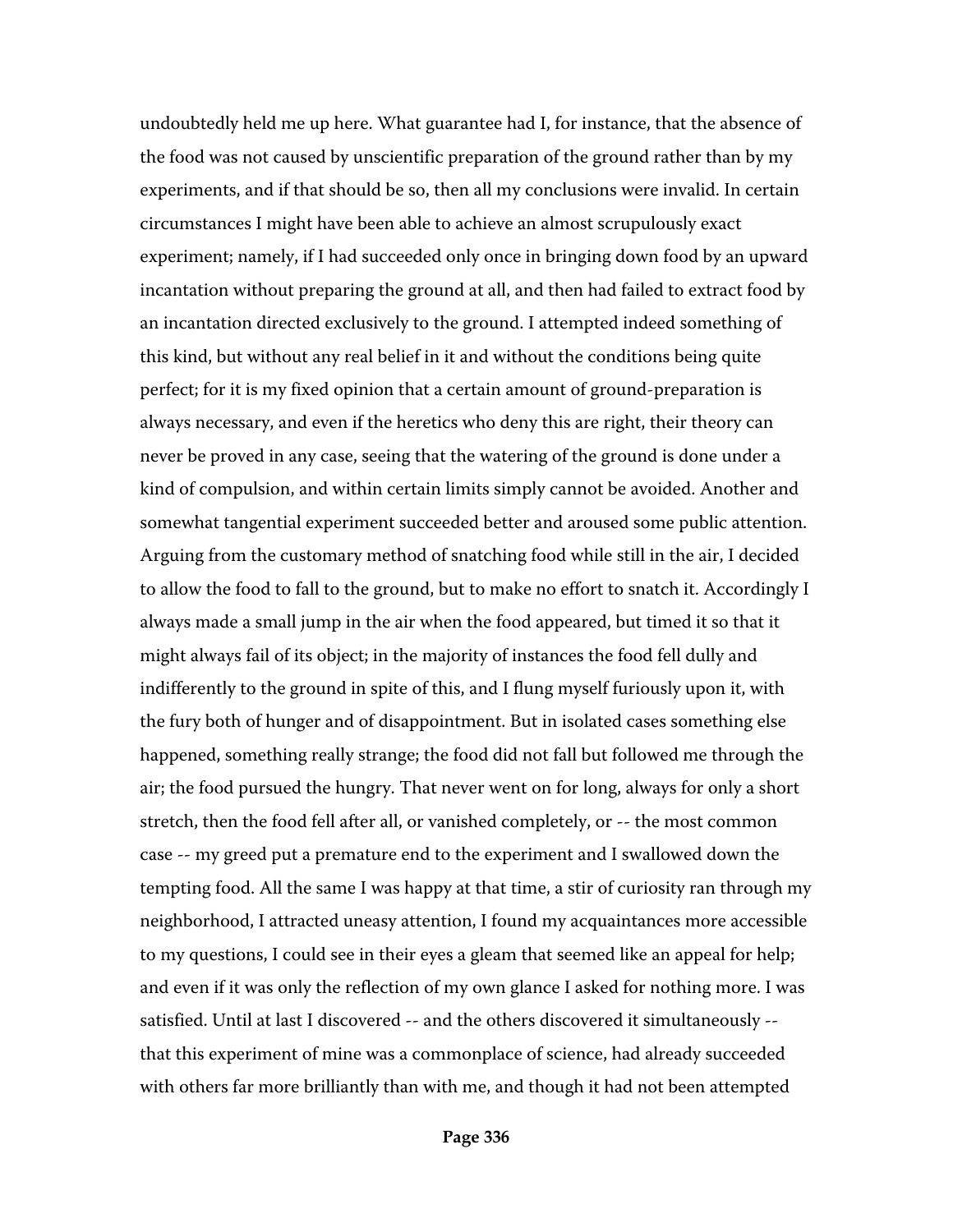for a long time on account of the extreme self-control it required, had also no need to be repeated, for scientifically it had no value at all. It only proved what was already known, that the ground not only attracts food vertically from above, but also at a slant, indeed sometimes in spirals. So there I was left with my experiment, but I was not discouraged, I was too young for that; on the contrary, this disappointment braced me to attempt perhaps the greatest achievement of my life. I did not believe the scientists' depreciations of my experiment, yet belief was of no avail here, but only proof, and I resolved to set about establishing that and thus raise my experiment from its original irrelevance and set it in the very center of the field of research. I wished to prove that when I retreated before the food it was not the ground that attracted it at a slant, but I who drew it after me. This first experiment, it is true, I could not carry any farther; to see the food before one and experiment in a scientific spirit at the same time -- one cannot keep that up indefinitely. But I decided to do something else; I resolved to fast completely as long as I could stand it, and at the same time avoid all sight of food, all temptation. If I were to withdraw myself in this manner, remain lying day and night with closed eyes, trouble myself neither to snatch food from the air nor to lift it from the ground, and if, as I dared not expect, yet faintly hoped, without taking any of the customary measures, and merely in response to the unavoidable irrational watering of the ground and the quiet recitation of the incantations and songs (the dance I wished to omit, so as not to weaken my powers) the food were to come of itself from above, and without going near the ground were to knock at my teeth for admittance -- if that were to happen, then, even if science was not confuted, for it has enough elasticity to admit exceptions and isolated cases -- I asked myself what would the other dogs say, who fortunately do not possess such extreme elasticity? For this would be no exceptional case like those handed down by history, such as the incident, let us say, of the dog who refuses, because of bodily illness or trouble of mind, to prepare the ground, to track down and seize his food, upon which the whole dog community recite magical formulae and by this means succeed in making the food deviate from its customary route into the jaws of the invalid. I, on the contrary, was perfectly sound and at the height of my powers, my appetite so splendid that it prevented me all day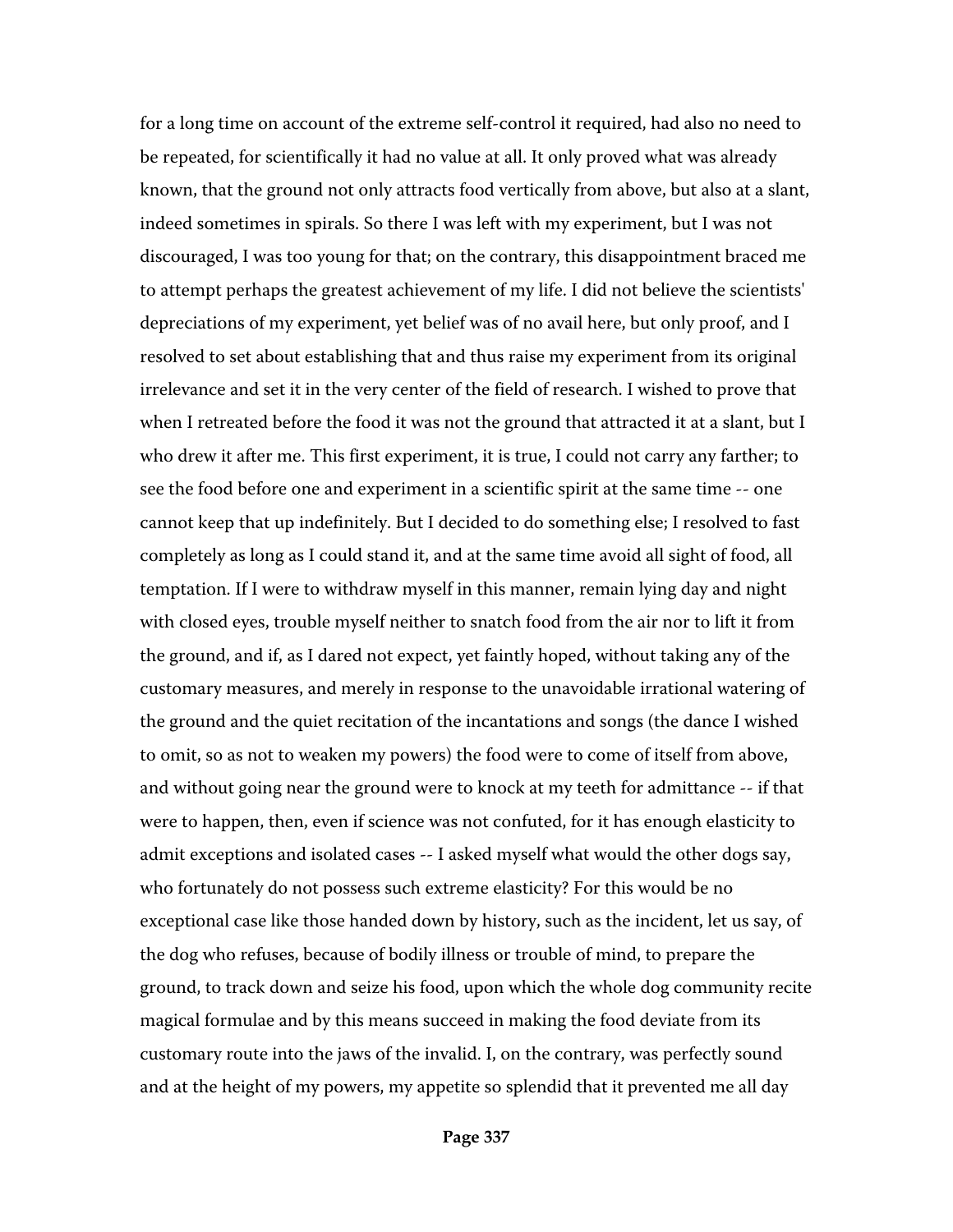from thinking of anything but itself; I submitted, moreover, whether it be credited or not, voluntarily to my period of fasting, was myself quite able to conjure down my own supply of food and wished also to do so, and so I asked no assistance from the dog community, and indeed rejected it in the most determined manner.

 I sought a suitable place for myself in an outlying clump of bushes, where I would have to listen to no talk of food, no sound of munching jaws and bones being gnawed; I ate my fill for the last time and laid me down. As far as possible I wanted to pass my whole time with closed eyes; until the food came it would be perpetual night for me, even though my vigil might last for days or weeks. During that time, however, I dared not sleep much, better indeed if I did not sleep at all -- and that made everything much harder -- for I must not only conjure the food down from the air, but also be on my guard lest I should be asleep when it arrived; yet on the other hand sleep would be very welcome to me, for I would manage to fast much longer asleep than awake. For those reasons I decided to arrange my time prudently and sleep a great deal, but always in short snatches. I achieved this by always resting my head while I slept on some frail twig, which soon snapped and so awoke me. So there I lay, sleeping or keeping watch, dreaming or singing quietly to myself. My first vigils passed uneventfully; perhaps in the place whence the food came no one had yet noticed that I was lying there in resistance to the normal course of things, and so there was no sign. I was a little disturbed in my concentration by the fear that the other dogs might miss me, presently find me, and attempt something or other against me. A second fear was that at the mere wetting of the ground, though it was unfruitful ground according to the findings of science, some chance nourishment might appear and seduce me by its smell. But for a time nothing of that kind happened and I could go on fasting. Apart from such fears I was more calm during this first stage than I could remember ever having been before. Although in reality I was laboring to annul the findings of science, I felt within me a deep reassurance, indeed almost the proverbial serenity of the scientific worker. In my thoughts I begged forgiveness of science; there must be room in it for my researches too; consolingly in my ears rang the assurance that no matter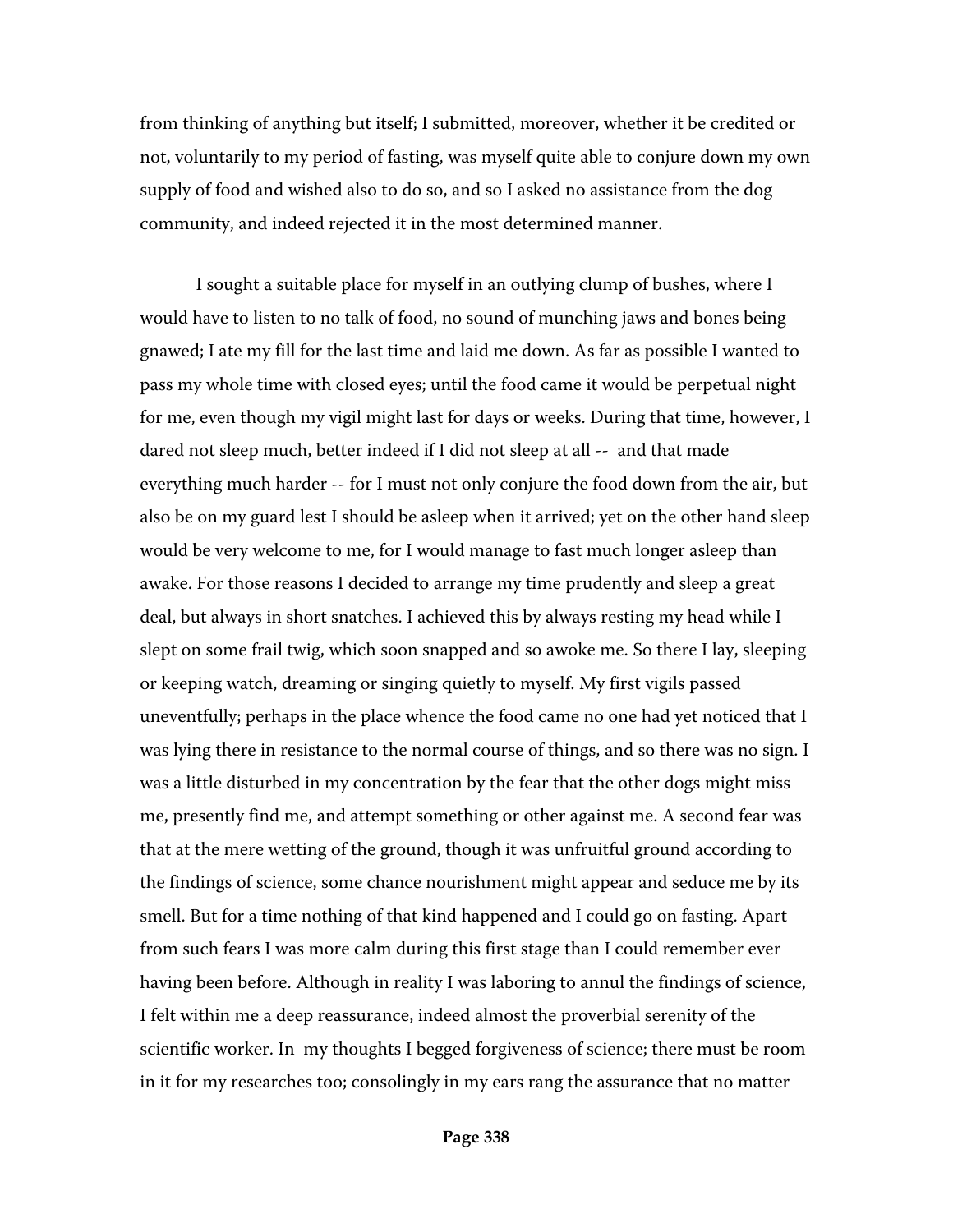how great the effect of my inquiries might be, and indeed the greater the better, I would not be lost to ordinary dog life; science regarded my attempts with benevolence, it itself would undertake the interpretation of my discoveries, and that promise already meant fulfillment; while until now I had felt outlawed in my innermost heart and had run my head against the traditional walls of my species like a savage, I would now be accepted with great honor, the long-yearned-for warmth of assembled canine bodies would lap around me, I would ride uplifted high on the shoulders of my fellows. Remarkable effects of my first hunger. My achievement seemed so great to me that I began to weep with emotion and self-pity there among the quiet bushes, which it must be confessed was not very understandable, for when I was looking forward to my wellearned reward why should I weep? Probably out of pure happiness. It is always when I am happy, and that is seldom enough, that I weep. After that, however, these feelings soon passed. My beautiful fancies fled one by one before the increasing urgency of my hunger; a little longer and I was, after an abrupt farewell to all my imaginations and my sublime feelings, totally alone with the hunger burning in my entrails. "That is my hunger," I told myself countless times during this stage, as if I wanted to convince myself that my hunger and I were still two things and I could shake it off like a burdensome lover; but in reality we were very painfully one, and when I explained to myself: "That is my hunger," it was really my hunger that was speaking and having its joke at my expense. A bad, bad time! I still shudder to think of it, and not merely on account of the suffering I endured then, but mainly because I was unable to finish it then and consequently shall have to live through that suffering once more if I am ever to achieve anything; for today I still hold fasting to be the final and most potent means of my research. The way goes through fasting; the highest, if it is attainable, is attainable only by the highest effort, and the highest effort among us is voluntary fasting. So when I think of those times -- and I would gladly pass my life in brooding over them -- I cannot help thinking also of the time that still threatens me. It seems to me that it takes almost a lifetime to recuperate from such an attempt; my whole life as an adult lies between me and that fast, and I have not recovered yet. When I begin upon my next fast I shall perhaps have more resolution than the first time, because of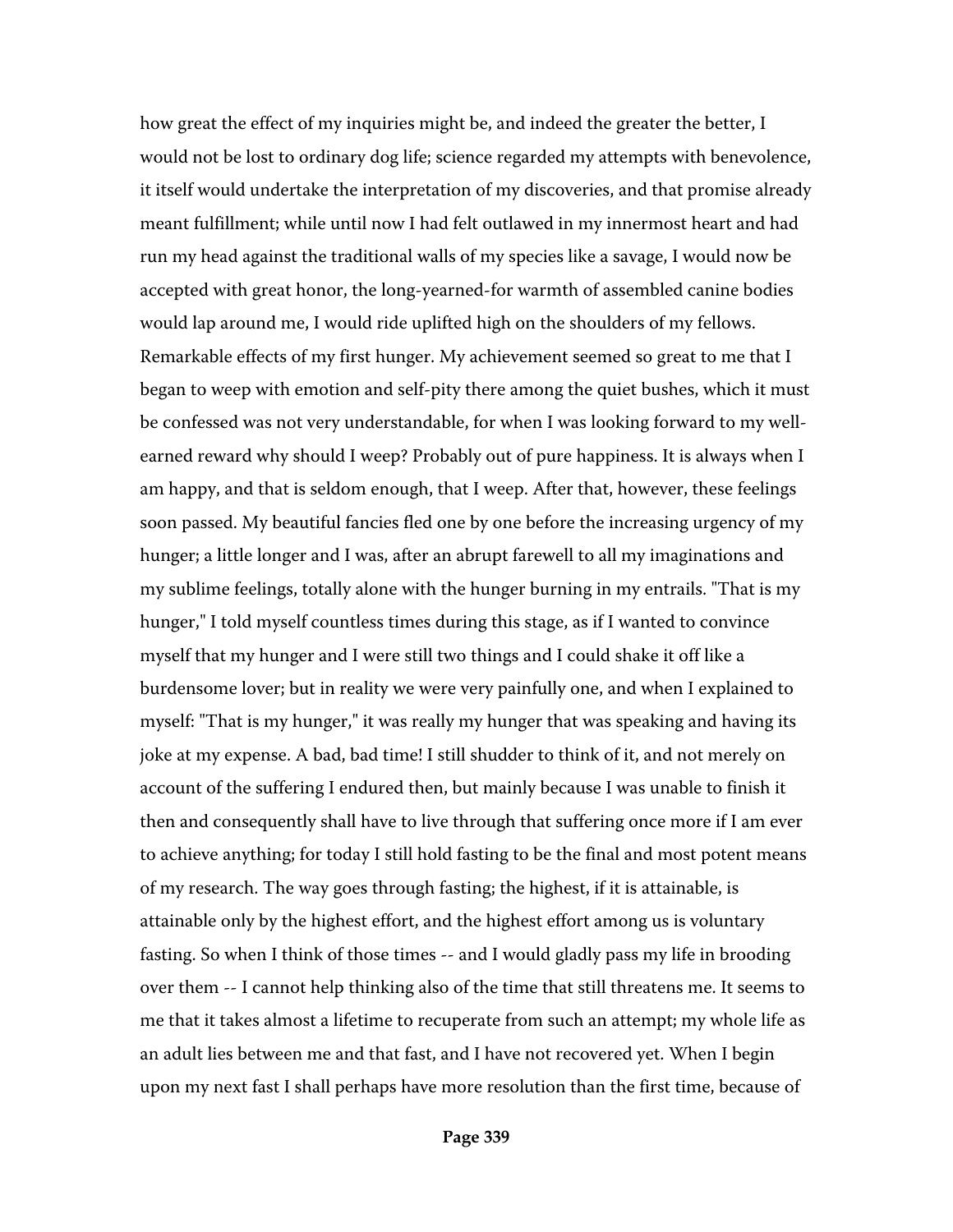my greater experience and deeper insight into the need for the attempt, but my powers are still enfeebled by that first essay, and so I shall probably begin to fail at the mere approach of these familiar horrors. My weaker appetite will not help me; it will only reduce the value of the attempt a little, and will, indeed, probably force me to fast longer than would have been necessary the first time. I think I am clear on these and many other matters, the long interval has not been wanting in trial attempts, often enough I have literally got my teeth into hunger; but I was still not strong enough for the ultimate effort, and now the unspoiled ardor of youth is of course gone forever. It vanished in the great privations of that first fast. All sorts of thoughts tormented me. Our forefathers appeared threateningly before me. True, I held them responsible for everything, even if I dared not say so openly; it was they who involved our dog life in guilt, and so I could easily have responded to their menaces with countermenaces; but I bow before their knowledge, it came from sources of which we know no longer, and for that reason, much as I may feel compelled to oppose them, I shall never actually overstep their laws, but content myself with wriggling out through the gaps, for which I have a particularly good nose. On the question of fasting I appealed to the wellknown dialogue in the course of which one of our sages once expressed the intention of forbidding fasting, but was dissuaded by a second with the words: "But who would ever think of fasting?" whereupon the first sage allowed himself to be persuaded and withdrew the prohibition. But now arises the question: "Is not fasting really forbidden after all?" The great majority of commentators deny this and regard fasting as freely permitted, and holding as they think with the second sage do not worry in the least about the evil consequences that may result from erroneous interpretations. I had naturally assured myself on this point before I began my fast. But now that I was twisted with the pangs of hunger, and in my distress of mind sought relief in my own hind legs, despairingly licking and gnawing at them up to the very buttocks, the universal interpretation of this dialogue seemed to me entirely and completely false, I cursed the commentators' science, I cursed myself for having been led astray by it; for the dialogue contained, as any child could see, more than merely one prohibition of fasting; the first sage wished to forbid fasting; what a sage wishes is already done, so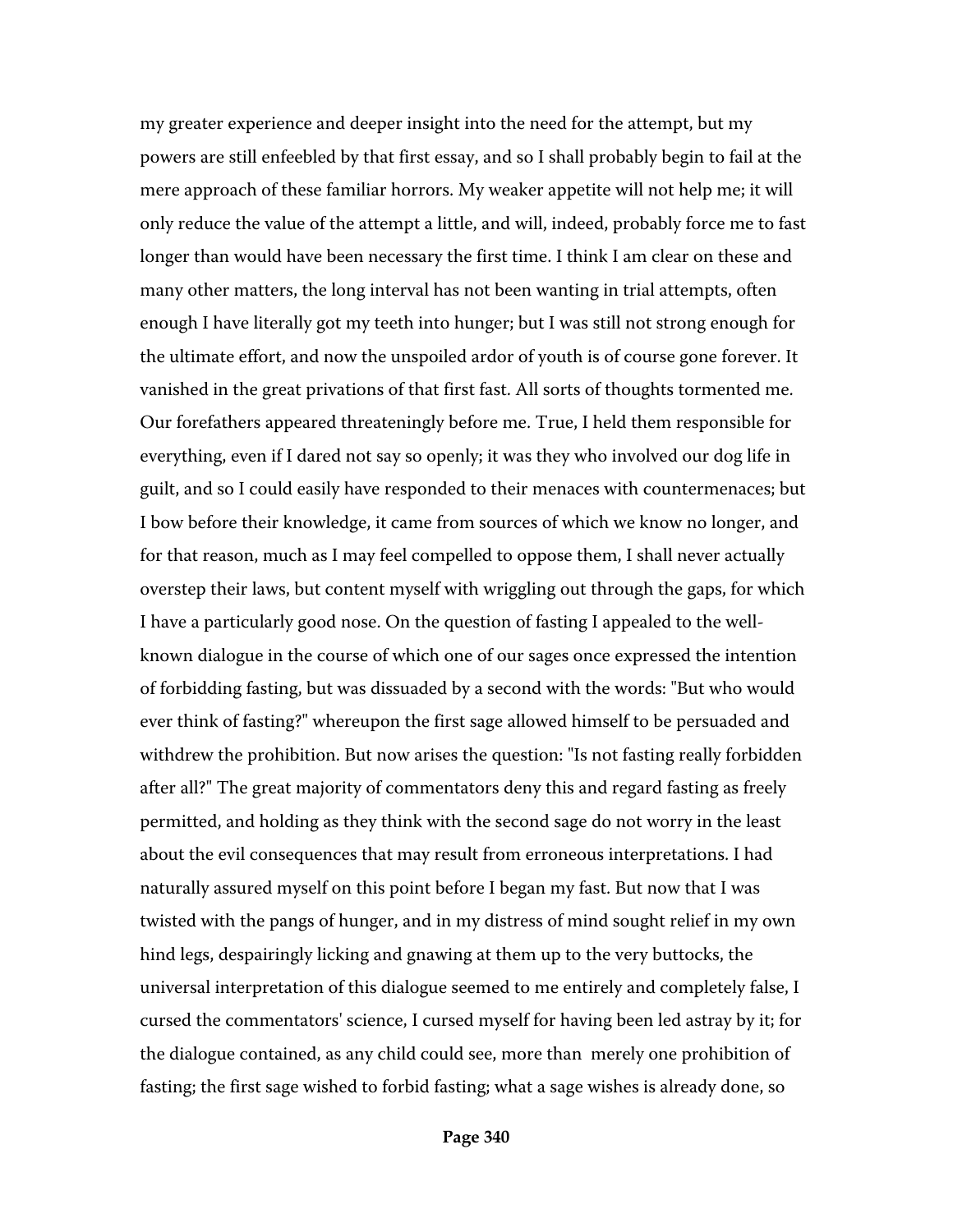fasting was forbidden; as for the second sage, he not only agreed with the first, but actually considered fasting impossible, piled therefore on the first prohibition a second, that of dog nature itself; the first sage saw this and thereupon withdrew the explicit prohibition, that was to say, he imposed upon all dogs, the matter being now settled, the obligation to know themselves and to make their own prohibitions regarding fasting. So here was a threefold prohibition instead of merely one, and I had violated it. Now I could at least have obeyed at this point, though tardily, but in the midst of my pain I felt a longing to go on fasting, and I followed it as greedily as if it were a strange dog. I could not stop; perhaps too I was already too weak to get up and seek safety for myself in familiar scenes. I tossed about on the fallen forest leaves, I could no longer sleep, I heard noises on every side; the world, which had been asleep during my life hitherto, seemed to have been awakened by my fasting, I was tortured by the fancy that I would never be able to eat again, and I must eat so as to reduce to silence this world rioting so noisily around me, and I would never be able to do so; but the greatest noise of all came from my own belly, I often laid my ear against it with startled eyes, for I could hardly believe what I heard. And now that things were becoming unendurable my very nature seemed to be seized by the general frenzy, and made senseless attempts to save itself; the smell of food began to assail me, delicious dainties that I had long since forgotten, delights of my childhood; yes, I could smell the very fragrance of my mother's teats; I forgot my resolution to resist all smells, or rather I did not forget it; I dragged myself to and fro, never for more than a few yards, and sniffed as if that were in accordance with my resolution, as if I were looking for food simply to be on my guard against it. The fact that I found nothing did not disappoint me; the food must be there, only it was always a few steps away, my legs failed me before I could reach it. But simultaneously I knew that nothing was there, and that I made those feeble movements simply out of fear lest I might collapse in this place and never be able to leave it. My last hopes, my last dreams vanished; I would perish here miserably; of what use were my researches? -- childish attempts undertaken in childish and far happier days; here and now was the hour of deadly earnest, here my inquiries should have shown their value, but where had they vanished? Only a dog lay here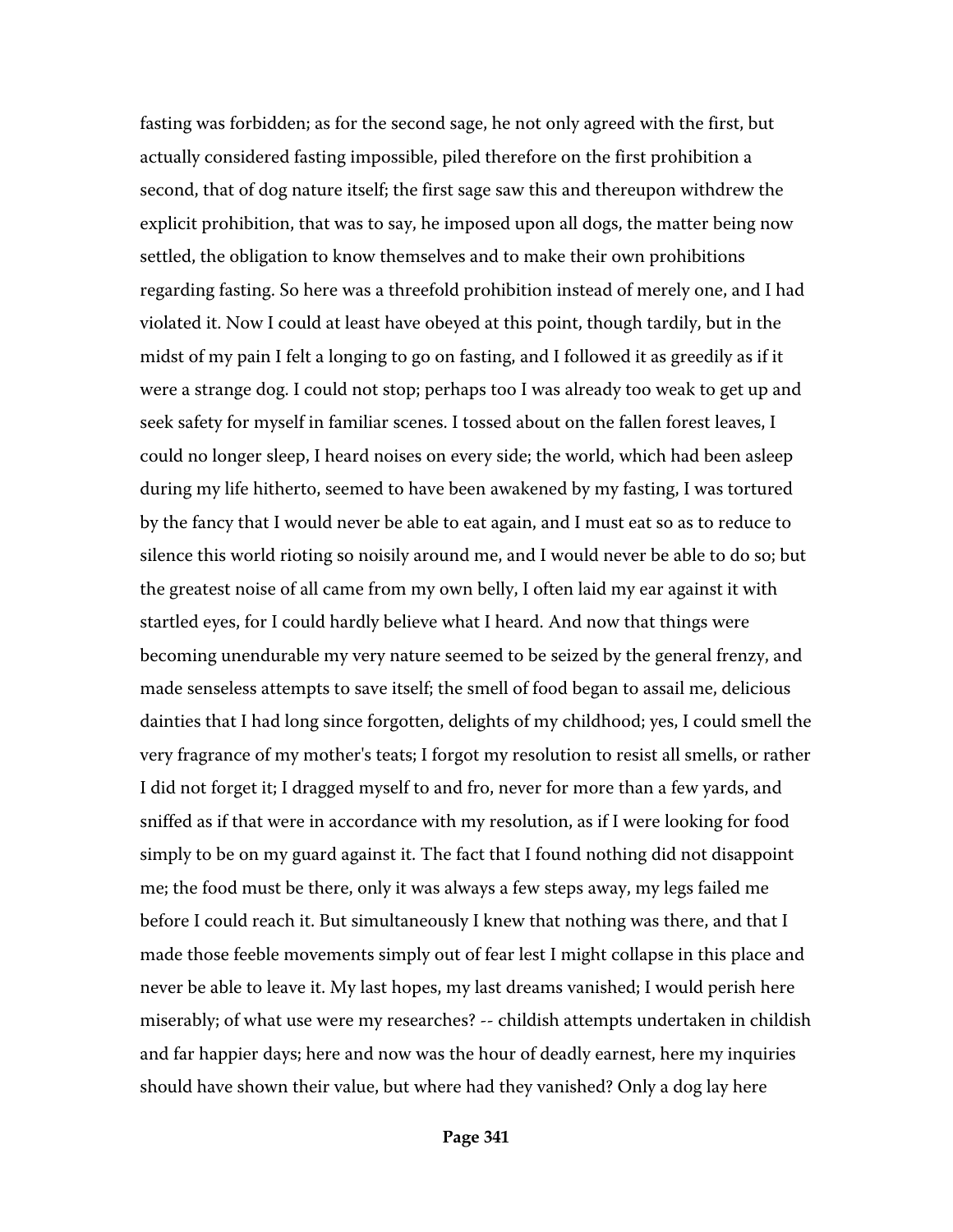helplessly snapping at the empty air, a dog who, though he still watered the ground with convulsive haste at short intervals and without being aware of it, could not remember even the shortest of the countless incantations stored in his memory, not even the little rhyme which the newly born puppy says when it snuggles under its mother. It seemed to me as if I were separated from all my fellows, not by a quite short stretch, but by an infinite distance, and as if I would die less of hunger than of neglect. For it was clear that nobody troubled about me, nobody beneath the earth, on it, or above it; I was dying of their indifference; they said indifferently. "He is dying," and it would actually come to pass. And did I not myself assent? Did I not say the same thing? Had I not wanted to be forsaken like this? Yes, brothers, but not so as to perish in that place, but to achieve truth and escape from this world of falsehood, where there is no one from whom you can learn the truth, not even from me, born as I am a citizen of falsehood. Perhaps the truth was not so very far off, and I not so forsaken, therefore, as I thought; or I may have been forsaken less by my fellows than by myself, in yielding and consenting to die.

 But one does not die so easily as a nervous dog imagines. I merely fainted, and when I came to and raised my eyes a strange hound was standing before me. I did not feel hungry, but rather filled with strength, and my limbs, it seemed to me, were light and agile, though I made no attempt to prove this by getting to my feet. My visual faculties in themselves were no keener than usual; a beautiful but not at all extraordinary hound stood before me; I could see that, and that was all, and yet it seemed to me that I saw something more in him. There was blood under me, at first I took it for food; but I recognized it immediately as blood that I had vomited. I turned my eyes from it to the strange hound. He was lean, long-legged, brown with a patch of white here and there, and had a fine, strong, piercing glance. "What are you doing here?" he asked. "You must leave this place." "I can't leave it just now," I said, without trying to explain, for how could I explain everything to him; besides, he seemed to be in a hurry. "Please go away," he said, impatiently lifting his feet and setting them down again. "Let me be," I said, "leave me to myself and don't worry about me; the others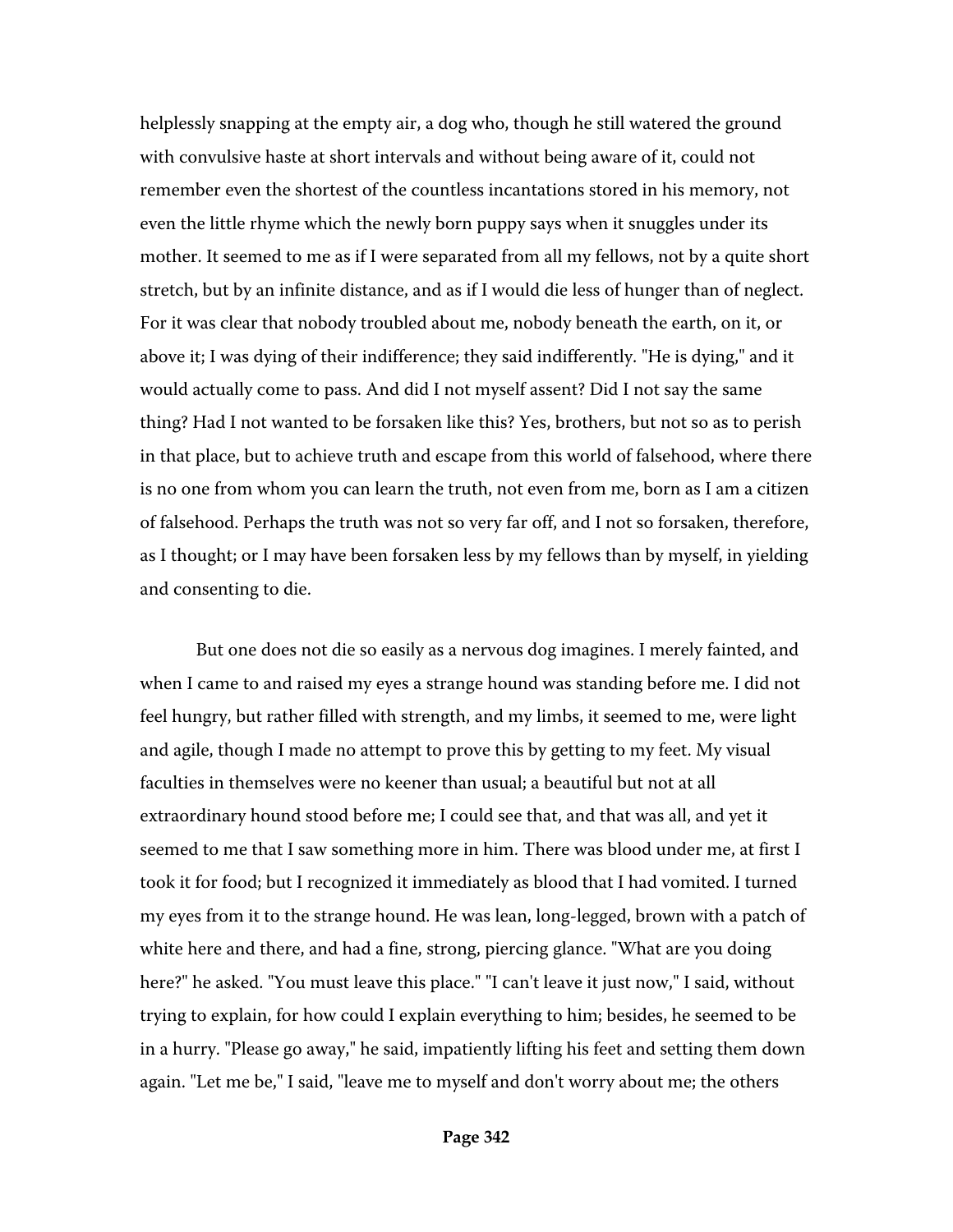don't." "I ask you to go for your own sake," he said. "You can ask for any reason you like," I replied. "I can't go even if I wanted to." "You need have no fear of that," he said, smiling. "You can go all right. It's because you seem to be feeble that I ask you to go now, and you can go slowly if you like; if you linger now you'll have to race off later on." "That's my affair," I replied. "It's mine too," he said, saddened by my stubbornness, yet obviously resolved to let me lie for the time being, but at the same time to seize the opportunity of paying court to me. At any other time I would gladly have submitted to the blandishments of such a beautiful creature, but at that moment, why, I cannot tell, the thought filled me with terror. "Get out!" I screamed, and all the louder as I had no other means of protecting myself. "All right, I'll leave you then," he said, slowly retreating. "You're wonderful. Don't I please you?" "You'll please me by going away and leaving me in peace," I said, but I was no longer so sure of myself as I tried to make him think. My senses, sharpened by fasting, suddenly seemed to see or hear something about him; it was just beginning, it was growing, it came nearer, and I knew that this hound had the power to drive me away, even if I could not imagine to myself at the moment how I was ever to get to my feet. And I gazed at him -- he had merely shaken his head sadly at my rough answer -- with ever mounting desire. "Who are you?" I asked. "I'm a hunter," he replied. "And why won't you let me lie here?" I asked. "You disturb me," he said. "I can't hunt while you're here." "Try," I said, "perhaps you'll be able to hunt after all." "No," he said, "I'm sorry, but you must go." "Don't hunt for this one day!" I implored him. "No," he said, "I must hunt." "I must go; you must hunt," I said, "nothing but musts. Can you explain to me why we must?" "No," he replied, "but there's nothing that needs to be explained, these are natural, self-evident things." "Not quite so self-evident as all that," I said, "you're sorry that you must drive me away, and yet you do it." "That's so," he replied. "That's so," I echoed him crossly, "that isn't an answer. Which sacrifice would you rather make: to give up your hunting, or give up driving me away?" "To give up my hunting," he said without hesitation. "There!" said I, "don't you see that you're contradicting yourself?" "How am I contradicting myself?" he replied. "My dear little dog, can it be that you really don't understand that I must? Don't you understand the most self-evident fact?" I made no answer, for I noticed --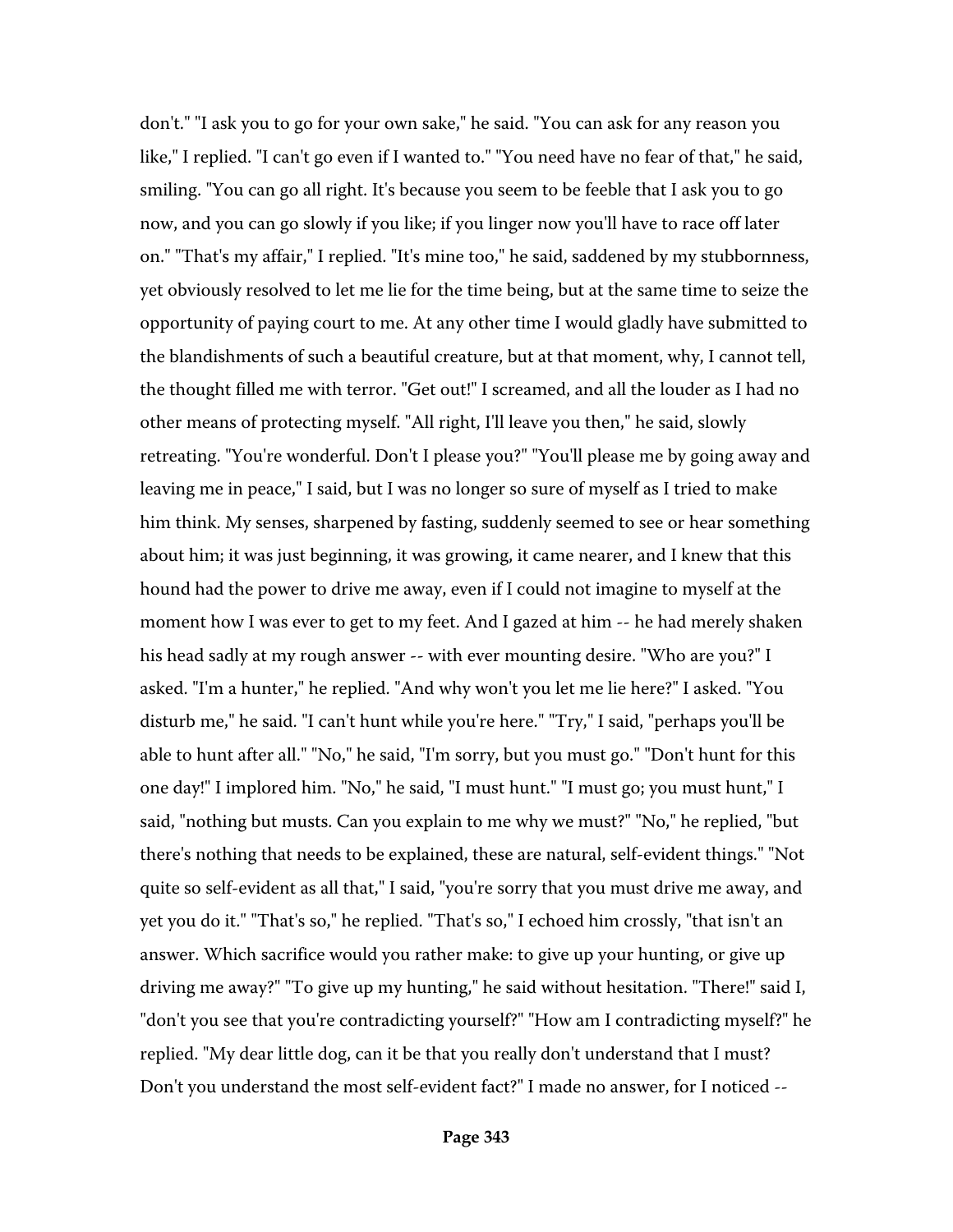and new life ran through me, life such as terror gives -- I noticed from almost invisible indications, which perhaps nobody but myself could have noticed, that in the depths of his chest the hound was preparing to upraise a song. "You're going to sing," I said. "Yes," he replied gravely, "I'm going to sing, soon, but not yet." "You're beginning already," I said. "No," he said, "not yet. But be prepared." "I can hear it already, though you deny it," I said, trembling. He was silent, and then I thought I saw something such as no dog before me had ever seen, at least there is no slightest hint of it in our tradition, and I hastily bowed my head in infinite fear and shame in the pool of blood lying before me. I thought I saw that the hound was already singing without knowing it, nay, more, that the melody, separated from him, was floating on the air in accordance with its own laws, and, as though he had no part in it, was moving toward me, toward me alone. Today, of course, I deny the validity of all such perceptions and ascribe them to my overexcitation at that time, but even if it was an error it had nevertheless a sort of grandeur, and is the sole, even if delusive, reality that I have carried over into this world from my period of fasting, and shows at least how far we can go when we are beyond ourselves. And I was actually quite beyond myself. In ordinary circumstances I would have been very ill, incapable of moving; but the melody, which the hound soon seemed to acknowledge as his, was quite irresistible. It grew stronger and stronger; its waxing power seemed to have no limits, and already almost burst my eardrums. But the worst was that it seemed to exist solely for my sake, this voice before whose sublimity the woods fell silent, to exist solely for my sake; who was I, that I could dare to remain here, lying brazenly before it in my pool of blood and filth. I tottered to my feet and looked down at myself; this wretched body can never run, I still had time to think, but already, spurred on by the melody, I was careering from the spot in splendid style. I said nothing to my friends; probably I could have told them all when I first arrived, but I was too feeble, and later it seemed to me that such things could not be told. Hints which I could not refrain from occasionally dropping were quite lost in the general conversation. For the rest I recovered physically in a few hours, but spiritually I still suffer from the effects of that experiment.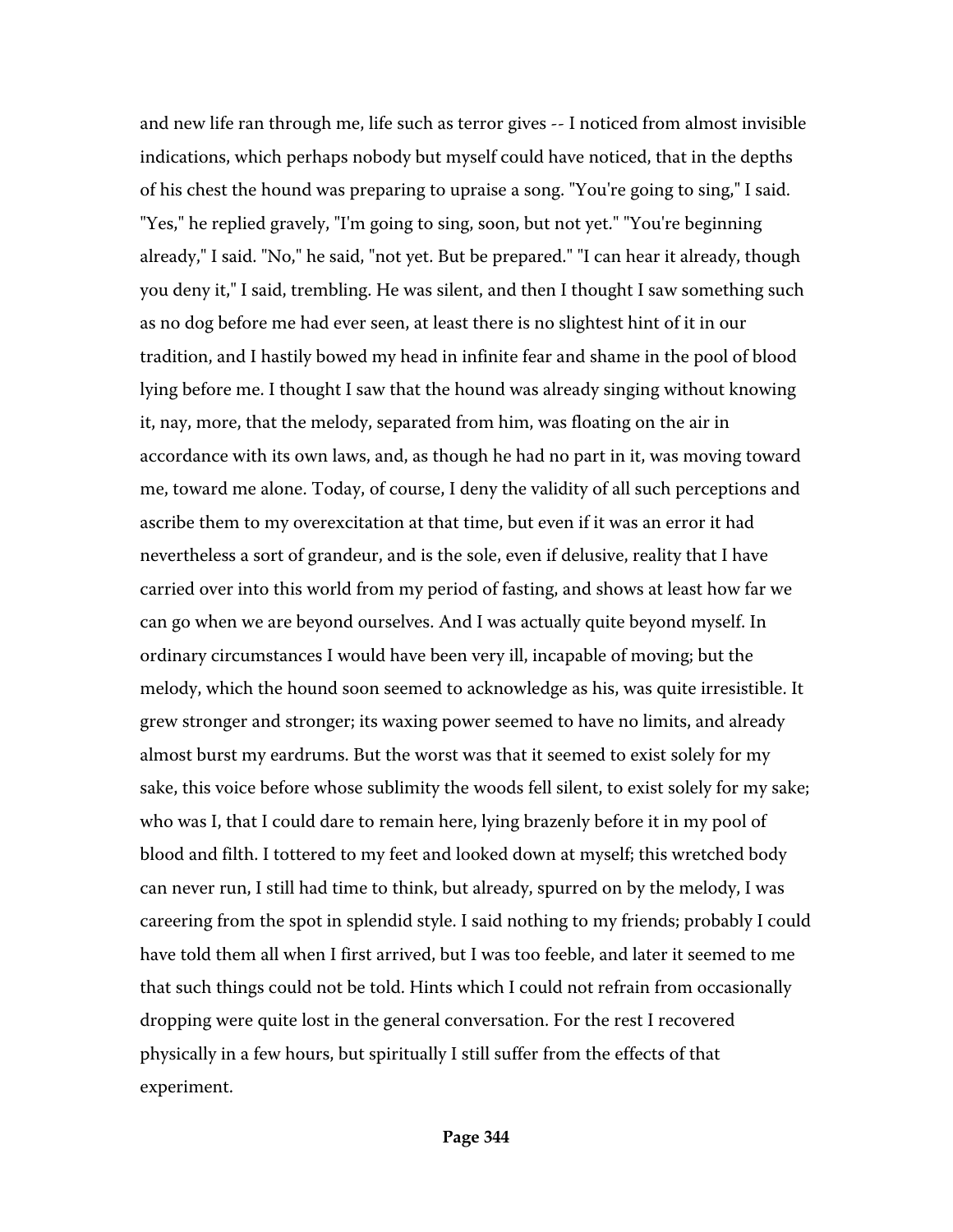Nevertheless, I next carried my researches into music. True, science had not been idle in this sphere either; the science of music, if I am correctly informed, is perhaps still more comprehensive than that of nurture, and in any case established on a firmer basis. That may be explained by the fact that this province admits of more objective inquiry than the other, and its knowledge is more a matter of pure observation and systematization, while in the province of food the main object is to achieve practical results. That is the reason why the science of music is accorded greater esteem than that of nurture, but also why the former has never penetrated so deeply into the life of the people. I myself felt less attracted to the science of music than to any other until I heard that voice in the forest. My experience with the musical dogs had indeed drawn my attention to music, but I was still too young at that time. Nor is it by any means easy even to come to grips with that science; it is regarded as very esoteric and politely excludes the crowd. Besides, although what struck me most deeply at first about these dogs was their music, their silence seemed to me still more significant; as for their affrighting music, probably it was quite unique, so that I could leave it out of account; but thenceforth their silence confronted me everywhere and in all the dogs I met. So for penetrating into real dog nature, research into food seemed to me the best method, calculated to lead me to my goal by the straightest path. Perhaps I was mistaken. A border region between these two sciences, however, had already attracted my attention. I mean the theory of incantation, by which food is called down. Here again it is very much against me that I have never seriously tackled the science of music and in this sphere cannot even count myself among the halfeducated, the class on whom science looks down most of all. This fact I cannot get away from. I could not -- I have proof of that, unfortunately -- I could not pass even the most elementary scientific examination set by an authority on the subject. Of course, quite apart from the circumstances already mentioned, the reason for that can be found in my incapacity for scientific investigation, my limited powers of thought, my bad memory, but above all in my inability to keep my scientific aim continuously before my eyes. All this I frankly admit, even with a certain degree of pleasure. For the more profound cause of my scientific incapacity seems to me to be an instinct, and